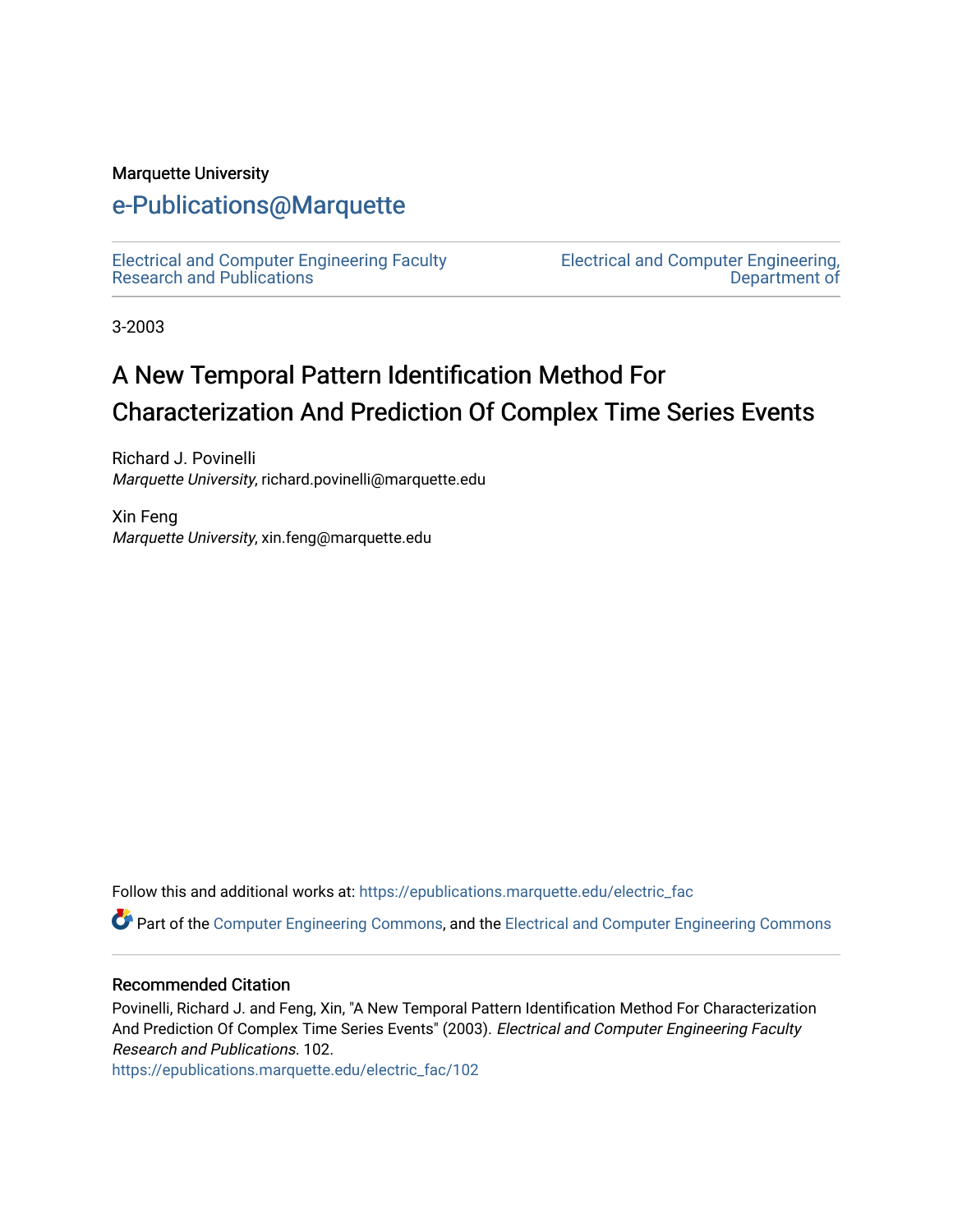## **Marquette University**

# **e-Publications@Marquette**

# *Electrical and Computer Engineering Faculty Research and Publications/College of Engineering*

*This paper is NOT THE PUBLISHED VERSION;* **but the author's final, peer-reviewed manuscript.** The published version may be accessed by following the link in the citation below.

*IEEE Transactions on Knowledge and Data Engineering*, Vol. 15, No. 2 (March/April 2003): 339-352. [DOI.](https://doi.org/10.1109/TKDE.2003.1185838) This article is © The Institute of Electrical and Electronics Engineers and permission has been granted for this version to appear in [e-Publications@Marquette.](http://epublications.marquette.edu/) The Institute of Electrical and Electronics Engineers does not grant permission for this article to be further copied/distributed or hosted elsewhere without the express permission from The Institute of Electrical and Electronics Engineers.

# A New Temporal Pattern Identification Method for Characterization and Prediction of Complex Time Series Events

# R. J. Povinelli

Department of Electrical and Computer Engineering, Marquette University, Milwaukee, WI, USA

# Xin Feng

Department of Electrical and Computer Engineering, Marquette University, Milwaukee, WI, USA

# Abstract:

A new method for analyzing time series data is introduced in this paper. Inspired by data mining, the new method employs time-delayed embedding and identifies temporal patterns in the resulting phase spaces. An optimization method is applied to search the phase spaces for optimal heterogeneous temporal pattern clusters that reveal hidden temporal patterns, which are characteristic and predictive of time series events. The fundamental concepts and framework of the method are explained in detail. The method is then applied to the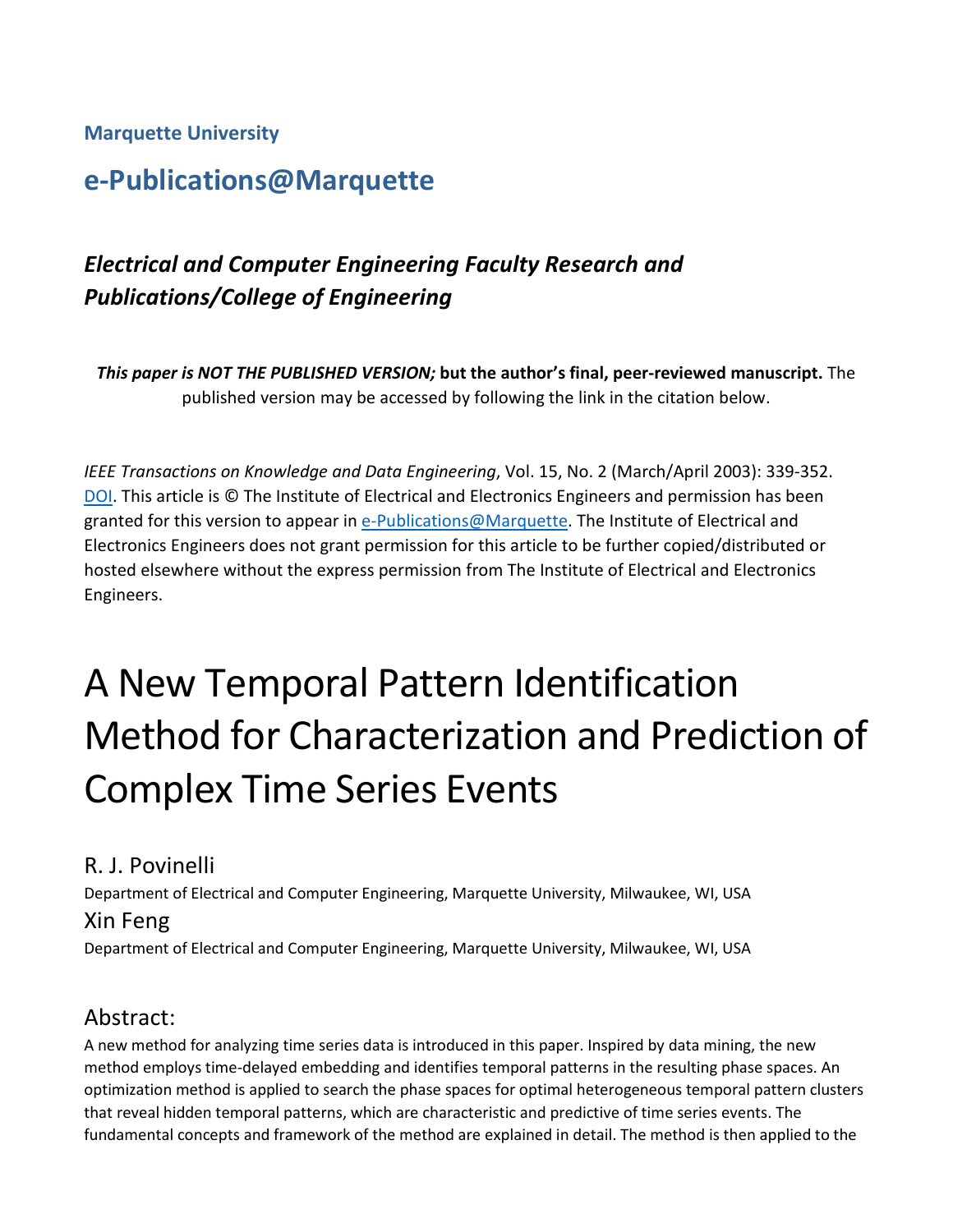characterization and prediction, with a high degree of accuracy, of the release of metal droplets from a welder. The results of the method are compared to those from a Time Delay Neural Network and the C4.5 decision tree algorithm.

# SECTION 1 Introduction

1.1 Problem Statement

Consider a time series

$$
X = \{x_t, t = 1, \ldots, N\},\
$$

where  $t$  is the time index and  $N$  is the total number of observations. Such a time series being examined often contains events of interest, and we wish to discover them in a timely manner. For instance, investors want to predict the future value of certain securities. One of the approaches is to identify time-ordered structures (called temporal patterns) in the time series that are characteristic and predictive of the events of interest.

Fig. 1 illustrates an example problem. The time series represents simulated seismic activity generated from a randomly occurring synthetic earthquake contaminated with a noise signal. The square markers indicate events of interest. The temporal patterns that are predictive of the events of interest are a prototype of the subsequences of the time series consisting of data points before the events.



**Fig. 1.** Synthetic seismic time series with events.

However, in a variety of applications, many of the significant temporal patterns are unobvious, contaminated with noise, or hidden in the data and, hence, are difficult to identify using traditional time series analysis methods, such as the well-known Box-Jenkins method. The Box-Jenkins method is limited by the requirement of stationarity of the time series, and normality and independence of the residuals [1]. For real-world time series such as welding droplet releases and stock market prices, the stationarity and independence conditions are not met.

New research has been devoted to the finding of innovative methods for the identification of temporal patterns that characterize the events of interest in the time series. Among them, data mining is one of the promising technologies dealing with temporal pattern identification in the time series.

# 1.2 Review of Data Mining in Time Series

As an emerging discipline, data mining is the process of discovering useful patterns in data that are hidden and unknown in normal circumstances. It stems from several fields, including machine learning, statistics, and database design [2]. It uses techniques, such as, clustering, association rules, visualization, and probabilistic graphical dependency models to identify hidden, and useful structures in large databases [2], [3]. The patterns of the data being discovered are in a variety of formats, including spatial and temporal patterns.

Weiss and Indurkhya define data mining as "the search for valuable information in large volumes of data. Predictive data mining is a search for very strong patterns in big data that can generalize to accurate future decisions [2]." Similarly, Cabena et al., define it as "the process of extracting previously unknown, valid, and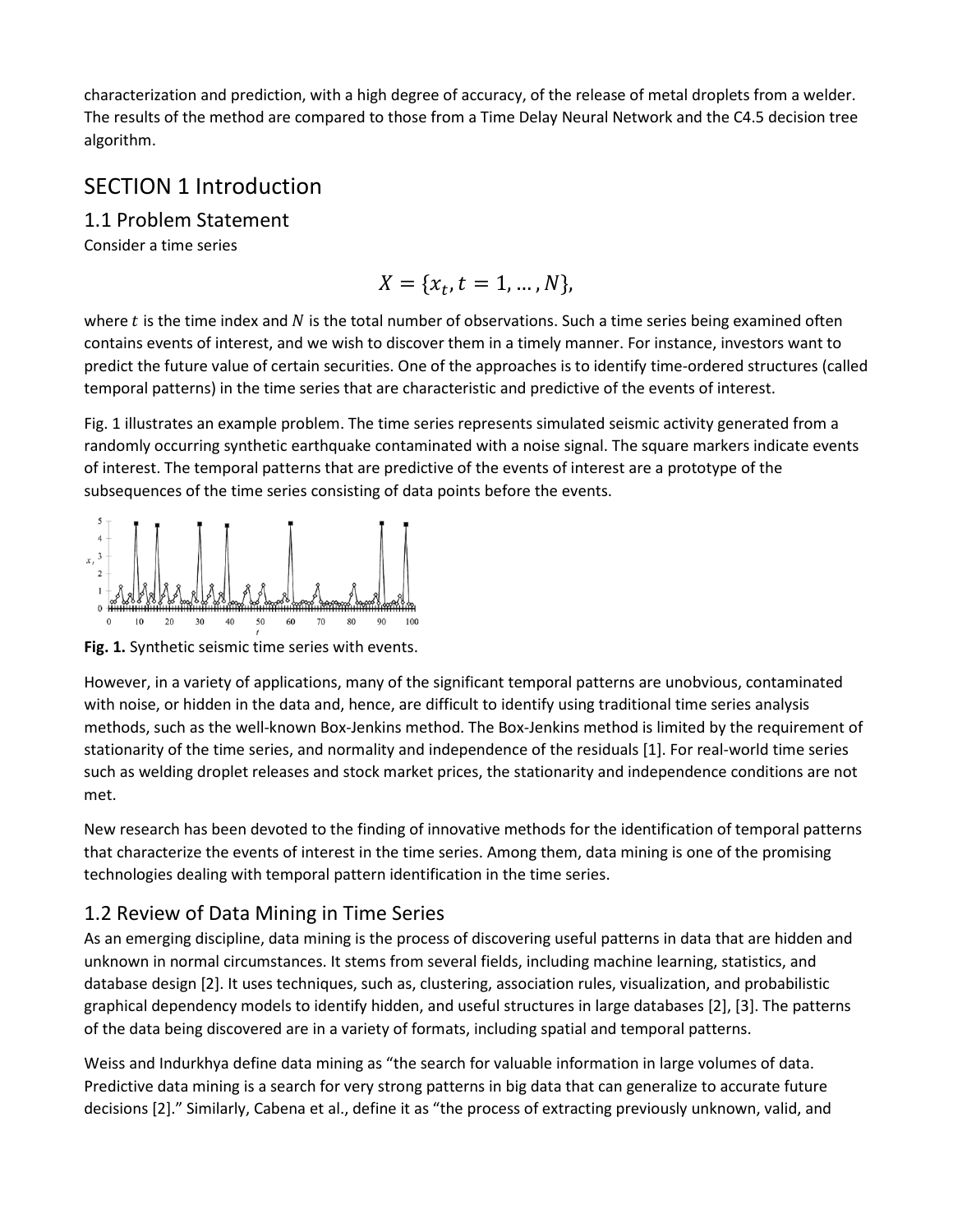actionable information from large databases and then using the information to make crucial business decisions  $[4]."$ 

Others who have applied data mining concepts to finding patterns in time series include Berndt and Clifford [5], Keogh and Smith [6], [7], [8], Rosenstein and Cohen [9], Guralnik et al. [10], Faloutsos et al. [11], Yi et al. [12], Agrawal et al. [13], and Faloutsos et al. [14]. Berndt and Clifford use a dynamic time warping technique taken from speech recognition. Their approach uses a dynamic programming method for aligning the time series and a predefined set of templates.

Rosenstein and Cohen [9] also use a predefined set of templates to match a time series generated from robot sensors. Instead of using the dynamic programming methods as in [5], they employ the time-delay embedding process to match their predefined templates.

Similarly, Keogh and Smith represent the templates using piecewise linear segmentations. "Local features such as peaks, troughs, and plateaus are defined using a prior distribution on expected deformations from a basic template [6]." Keogh and Smith's approach uses a probabilistic method for matching the known templates to the time series data.

Guralnik et al. [10] have developed a language for describing temporal patterns (episodes) in sequence data. They have developed an efficient sequential pattern tree for identifying frequent episodes. Their work, like that of others discussed here, focuses on quickly finding patterns that match predefined templates.

It should be pointed out that the approaches proposed in [5], [6], [7], [8], [9], [10] require a priori knowledge of the structures or temporal patterns to be discovered and represent these temporal patterns as a set of templates.

Faloutsos et al. [11], [14], Yi et al. [12], and Agrawal et al. [13] have developed highly efficient, with respect to time and space, algorithms for extracting similar subsequences based on a given query from a sequence database. Their initial work [13] uses the Discrete Fourier Transform to generate a small set of Fourier coefficients for efficient indexing. Faloutsos et al. [11], [14] and Yi et al. [12] extend this work by integrating r\* tree (a spatial access method) and dynamic time warping techniques.

# 1.3 Outline of the Proposed Method

Inspired by concepts in data mining and dynamical systems, this paper introduces a new method for identifying temporal patterns in time series that are significant for characterizing and predicting events, i.e., the important occurrences. The new method is capable of characterizing temporal patterns of complex time series, which are often nonperiodic, irregular, and chaotic. This method identifies predictive temporal structures in reconstructed phase spaces [15], [16]. A genetic algorithm searches such phase spaces for optimal heterogeneous (varying dimension) clusters that are predictive of the desired events.

The framework, initially introduced in [17], differs fundamentally from the approaches mentioned above. Instead of predefining the temporal patterns subjectively, the method applies an optimization approach to search for the optimal temporal patterns, which match the specific goal of the problem. This is accomplished by defining a problem specific event characteristic function g(⋅) to formalize the concept of eventness. The search is performed in reconstructed phase spaces created using time-delayed embedding [15], [16]. In the optimization, a genetic algorithm is used to search for points in the phase space that are predictive of the events of interest.

There are several significant features of the proposed method. First, the method focuses on the identification of the temporal patterns that are characteristic of the events. Second, with the temporal patterns identified, the new method focuses on event prediction rather than complete time series prediction. This allows the prediction of complicated time series events such as the release of metal droplets from a welder. Third, the objective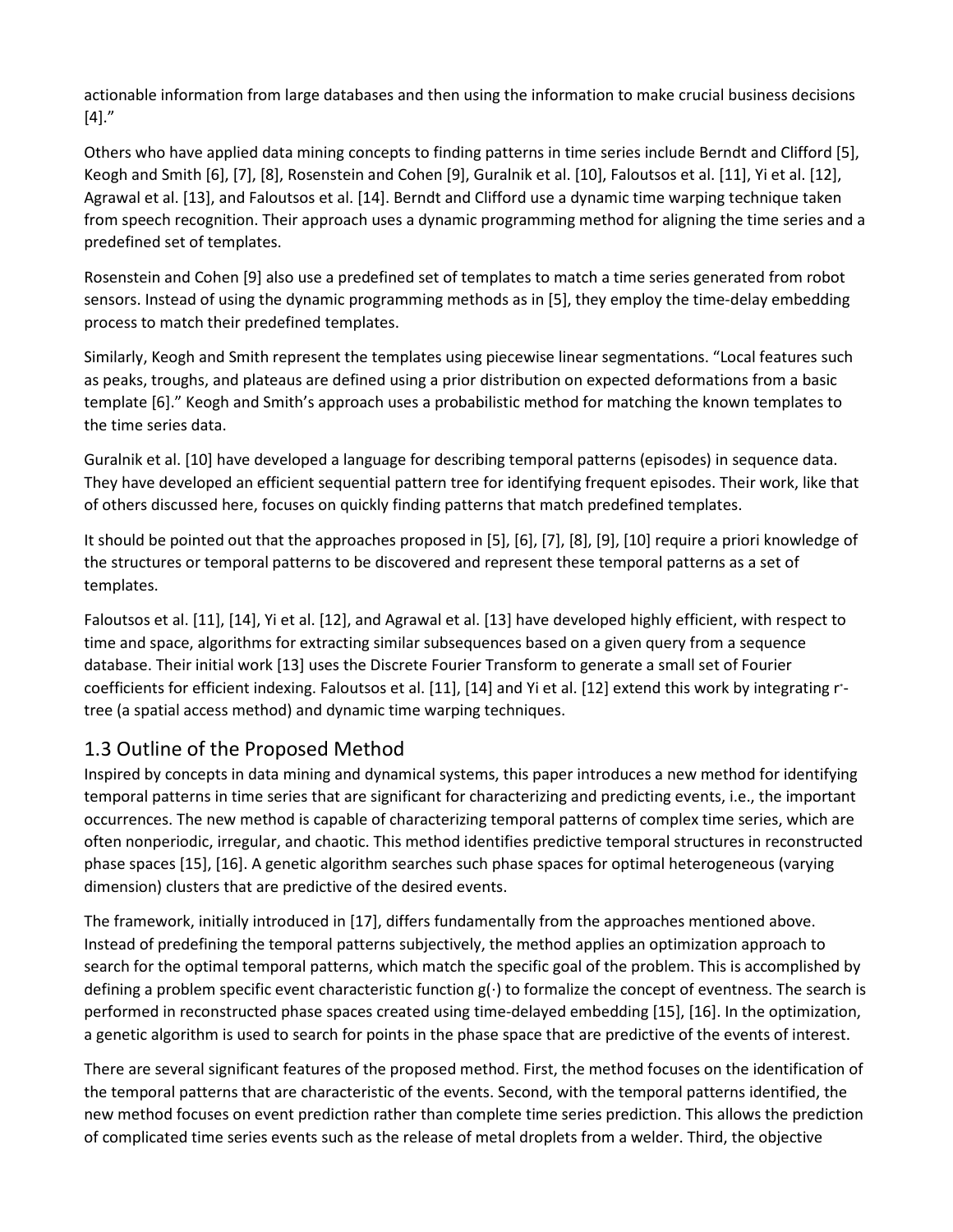function in the optimization reflects the goal of the time series being examined, i.e., droplet releases, and is problem specific.

A brief outline of the method is given here, with a detailed description presented in the following sections. Given a training time series  $X = \{x_t, t = 1, ..., N\}$ , the method is as follows:

step1Step A. The time series X is unfolded [15] into IR<sup>Q</sup>—a reconstructed phase space, called simply phase space here—using time-delayed embedding [15], [18], [19]. The unfolding mechanism maps X into IR<sup>Q</sup>. Specifically, a set of Q time series observations  $\{x_{t-(O-1)\tau}, ..., x_{t-2\tau}, x_{t-\tau}, x_t\}$  taken from X map to

$$
\mathbf{x}_t = (x_{t-(Q-1)\tau}, \dots, x_{t-2\tau}, x_{t-\tau}, x_t)^T,
$$

where  $x_t$  is a column vector or point in the phase space,  $\tau$  is the time delay, and t is an integer in the interval  $[(Q - 1)\tau + 1, N].$ 

step2**Step B.** A real valued function  $g(\mathbf{x}_t)$ , the so-called "event characterization function," is defined and associated with each phase space point  $x_t$ . The event characterization function represents the value of future "eventness" for the phase space point  $x_t$ .

step3**Step C.** Construct a heterogeneous (in the sense that  $Q$  may take multiple values) collection of temporal pattern clusters  $\mathcal{C}^*$ , such that,  $\mathcal{C}^*$  is the optimizer of the objective function f, where a temporal pattern cluster P is defined as a ball consisting of all points within a certain distance  $\delta$  of a temporal pattern **p** in the aforementioned IR<sup>Q</sup> phase space and the temporal pattern **p** is a  $Q \times 1$  vector in the same IR<sup>Q</sup> phase space. The objective function  $f$  maps a collection of temporal pattern clusters  $C$  onto the real line, thereby providing an ordering to collections of temporal pattern clusters according to their ability to characterize events. The objective function f is constructed in such a manner that its optimizer  $\mathcal{C}^*$  is predictive of the events of interest. An event is then predicted whenever a phase space point  $x_t$  formed from a set of Q time series observations  ${x_{t-(0-1)\tau},...,x_{t-2\tau},x_{t-\tau},x_t}$  is within one of the temporal pattern clusters P that comprise  $C^*$ .

In the next section, the important concepts of the method are presented in detail. In Section 3, the framework is presented and a clarifying example is discussed. Section 4 presents the application of our method to the prediction of welding droplet releases  $1$  and these results are compared with those obtained using the C4.5 decision tree algorithm [20] and a time delayed neural network (TDNN) [21]. The final section summarizes the results and discusses future directions.

# SECTION 2 Fundamental Concepts

# 2.1 Event, Temporal Pattern, and TemporalPattern Cluster

In a time series, an event is an important occurrence. Importance is application dependent. In a seismic time series, for instance, an earthquake is defined as an event, as illustrated in Fig. 1. Other examples of events include sharp rises or falls of a stock price or the release of a droplet of metal from a welder.

Fig. 2 shows the synthetic seismic time series with contaminating noise. Recall that a temporal pattern **p** is a  $0 \times 1$  vector in IR<sup>Q</sup>. The temporal pattern that is hidden in the synthetic seismic time series is highlighted. Because of the noise, the temporal pattern does not perfectly match the time series observations that precede events. To overcome this limitation, a temporal pattern cluster is employed to capture the variability of a temporal pattern. A temporal pattern cluster *P* is defined as a neighborhood of **p**, consisting of all points within a certain distance  $\delta$  of **p**. Hence,  $P = \{a \in \mathbb{R}^Q : d(\mathbf{p}, a) \leq \delta\}$ , where d is the distance metric defined on the space.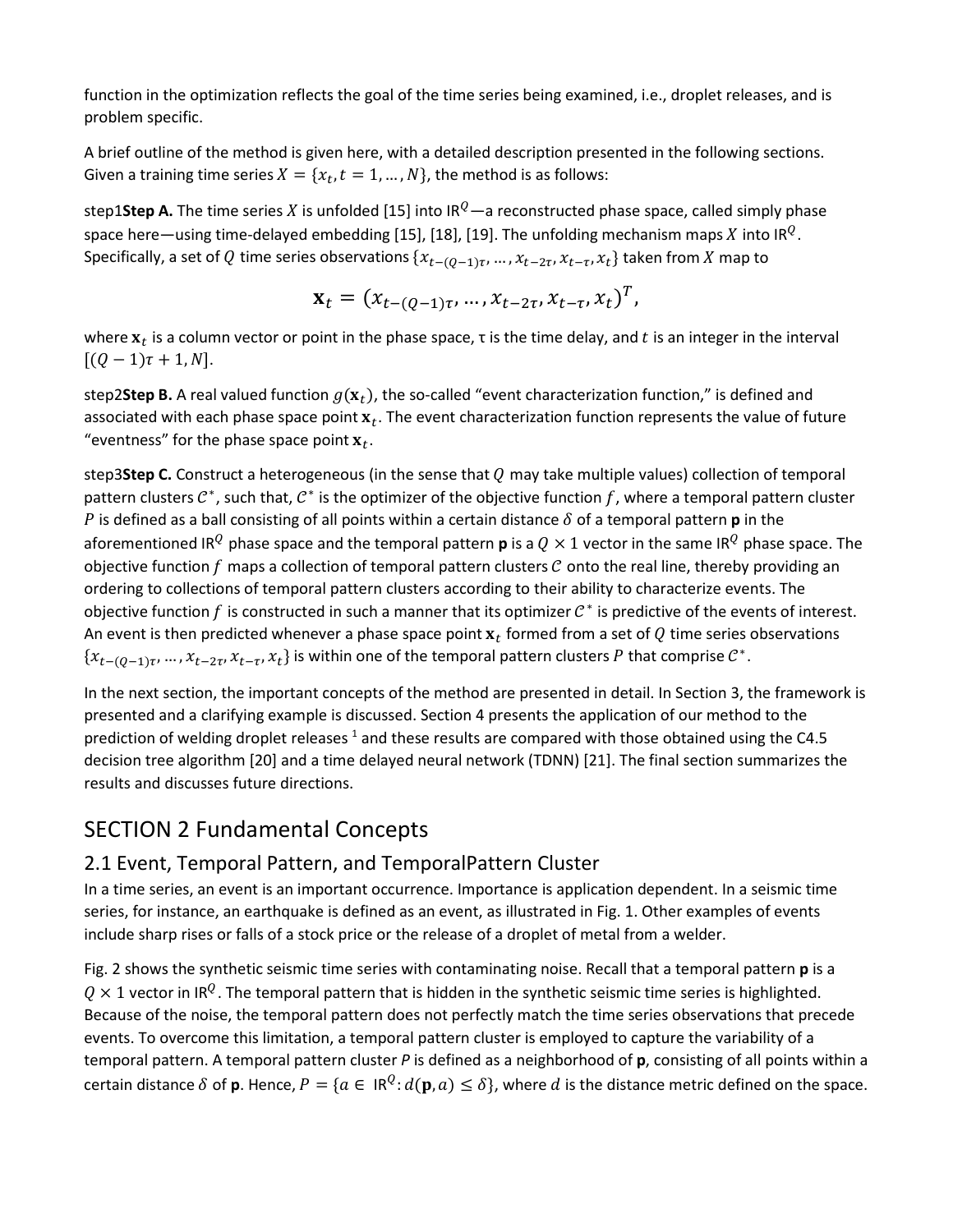

**Fig. 2.** Synthetic seismic time series with temporal pattern and events.

The observations

$$
\{x_{t-(Q-1)\tau},\ldots,x_{t-2\tau},x_{t-\tau},x_t\}
$$

form a subsequence of the time series  $X$  that can be compared to a temporal pattern, where  $\mathbf{x}_t$  represents the present observation and  $x_{t-(Q-1)\tau},...,x_{t-2\tau},x_{t-\tau}$  past observations. Let  $\tau > 0$  be a positive integer. If t represents the present time index, then  $t - \tau$  is a time index in the past, and  $t + \tau$  is a time index in the future. Using this notation, time is partitioned into three categories: past, present, and future. Temporal patterns and events are placed into these different time categories. Temporal patterns occur in the past and complete in the present. Events occur in the future.

The next section presents the concept of a phase space, which allows subsequences of time series to be easily compared to temporal patterns.

### 2.2 Phase Space and Time-Delay Embedding

A reconstructed phase space [15], [18], [19], is a  $Q$ dimensional metric space into which a time series is unfolded. Takens showed that if  $Q$  is large enough, the phase space is homeomorphic to the state space that generated the time series [22]. Takens' Theorem provides the theoretical justification for reconstructing state spaces using time-delay embedding. Takens proved that the state space of an unknown system can be reconstructed [16], [22].

If the embedding is performed correctly, Takens' Theorem guarantees that the reconstructed dynamics are topologically identical to the true dynamics of the system. Therefore, the dynamical invariants also are identical [23]. Hence, given a time series  $X$ , a state space topologically equivalent to the original state space can be reconstructed by a process called time-delay embedding [15], [16].

It is important to note that the time-delay embedding process does not necessarily create an embedding. A sufficient condition for the phase space to be an embedding of the state space from which  $X$  was sampled is that Q is greater than twice the dimension of the original state space [22]. If the phase space is not an embedding of the original state space, it is an immersion.

The difficulty in the time-delay embedding process is in estimating  $Q$ , the original state space dimension. Estimating  $Q$  is more difficult when the original time series contains both stochastic and deterministic signals since the stochastic component may require that  $Q$  be infinite. However, as shown in [15], [17], [23], [24], useful information can be extracted from the reconstructed state space even if its dimension is less than  $2m + 1$ , where  $m$  is the dimension of the state space of the original system.

The dynamics of the reconstructed state spaces can contain the same topological information as the original state space. Therefore, characterizations and predictions based on the reconstructed state spaces can be as valid as those from the original state space.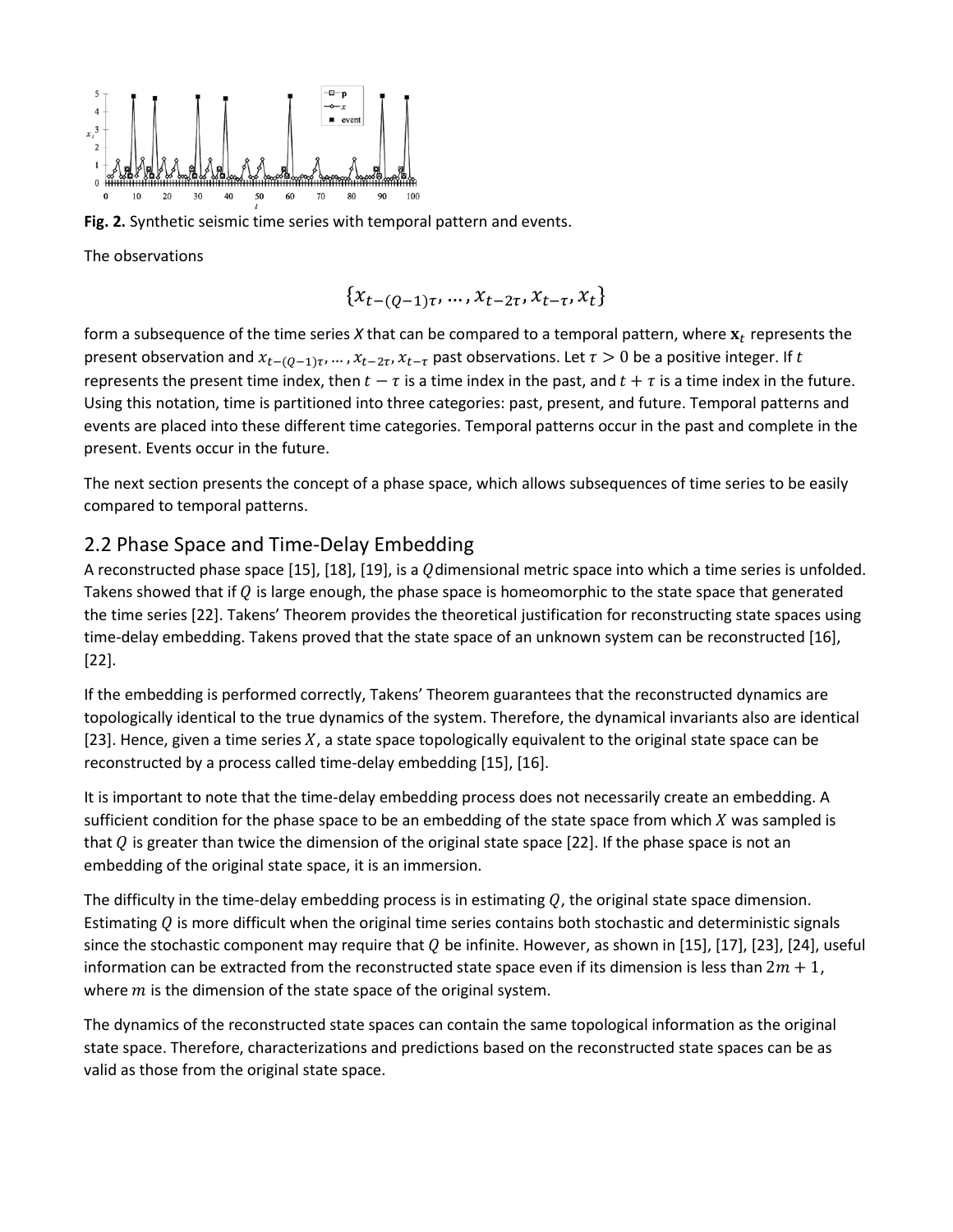Fig. 3 illustrates the two-dimensional phase space generated by time-delay embedding the time series  $X$  from Fig. 2. Also, presented are the temporal pattern and temporal pattern cluster. Although our algorithm places no restriction on  $Q$ , for illustrative purposes  $Q$  is set to two in Fig. 3.



**Fig. 3.** Synthetic seismic phase space.

Although a single temporal pattern cluster is illustrated in Fig. 3, the proposed method can easily model irregularly shaped regions with a collection of temporal pattern clusters. Such a region may be required for patterns that depend on some (but not all  $Q$ ) points in the past. The proposed method can overcome this problem by discovering collections of temporal pattern clusters that approximate hyperplanes parallel to the phase space axes that are not predictive of the event. If the subset of the previous  $Q$  points, which are predictive of an event, is variable, the search problem is harder, but still possible. The proposed method simply discovers each possible predictive structure.

To determine how well a temporal pattern characterizes an event requires the concept of an event characterization function as introduced in the next section.

# 2.3 Event Characterization Function

In order to correlate a temporal pattern (past and present) with an event (future), the event characterization function  $g(\cdot)$  is introduced. The event characterization function represents the value of future "eventness" for the present time index. The event characterization function is defined a priori and is created to address the specific goal of the time series being considered. The event characterization function is defined such that its value at time  $t$  correlates highly with the occurrence of an event at some specified time in the future.

For the time series illustrated in Fig. 1, the goal is to predict occurrences of synthetic earthquakes. One possible event characterization function to address this goal is  $g(\mathbf{x}_t) = x_{t+1}$ , which captures the goal of characterizing synthetic earthquakes one-step in the future. Alternatively, predicting an event three time-steps ahead requires the event characterization function  $g(\mathbf{x}_t) = x_{t+3}$ . A more complex event characterization function that would predict an event occurring one, two, or three time-steps ahead is  $g(\mathbf{x}_t) = max\{x_{t+1}, x_{t+2}, x_{t+3}\}.$ 

The choice of  $g$  can significantly affect the results of the method. For example, the selection of the event characterization function  $g(\mathbf{x}_t) = x_{t+3}$ , for the synthetic earthquake problem presented in Fig. 1 will yield poor prediction results, as no predictive structure exists three time steps before the event. However, the converse problem of using  $g(\mathbf{x}_t) = x_{t+1}$  when the predictive structures exist three time steps before the events is not as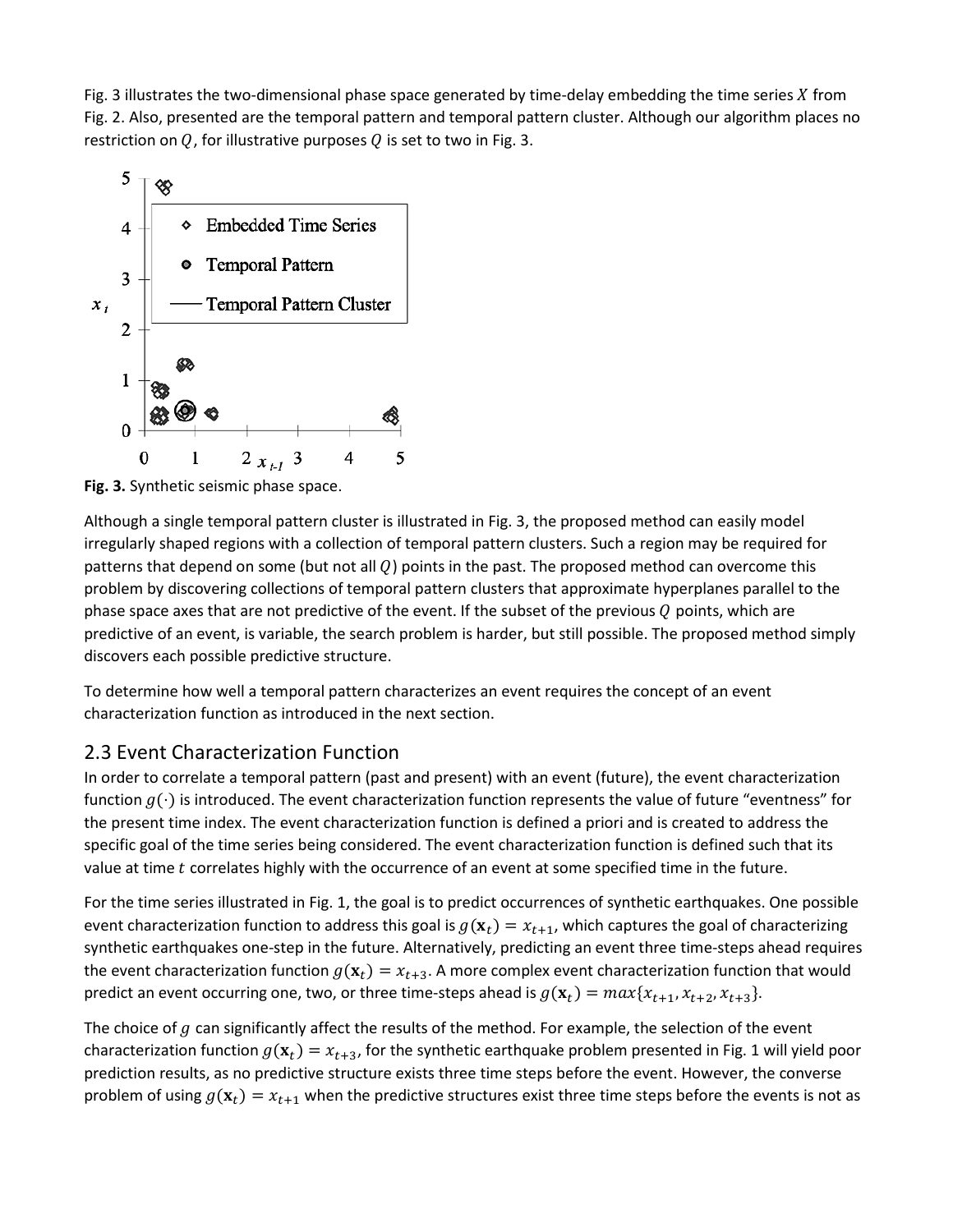difficult to resolve. The method will find a collection of temporal pattern clusters that ignores the first two time steps, while focusing on the third time step.

In practice, the selection of  $g$  has required little attention, as good solutions to the prediction problems we have studied have been achieved without adjusting  $g$ . We have found that the event characterization function  $g(\mathbf{x}_t) = x_{t+1}$  is a good starting point.

# 2.4 Augmented Phase Space

The concept of an augmented phase space follows from the definitions of the event characterization function and the phase space. The augmented phase space is a  $Q + 1$  dimensional space formed by extending the phase space with  $g(\cdot)$  as the extra dimension. Every augmented phase space point is a vector  $\langle x_t, g(x_t) \rangle \in \mathbb{R}^{Q+1}$ .

Fig. 4, a stem-and-leaf plot, shows the augmented phase space for the synthetic seismic time series. The height of the leaf represents the value of  $g(\cdot)$  for  $x_t$ . From this plot, the required temporal pattern and temporal pattern cluster are easily identified.



**Fig. 4.** Synthetic seismic augmented phase space with highlighted temporal pattern clusters.

Identifying the optimal temporal pattern cluster in the augmented phase space requires the formulation of an objective function, which is discussed in the next section.

### 2.5 Objective Function

The objective function represents the efficacy of a collection of temporal pattern clusters to characterize events. The objective function  $f$  maps a collection of temporal pattern clusters  $C$  onto the real line, thereby providing an ordering to collections of temporal pattern clusters according to their ability to characterize events. The objective function f is constructed in such a manner that its optimizer  $\mathcal{C}^*$  is predictive of the events of interest.

Fig. 4 illustrates the requirement of an objective function. The collection of temporal pattern clusters  $C_1$  that contains the single temporal pattern cluster  $P_1$  is obviously the best collection for identifying events, while the collection of temporal pattern clusters  $C_2$  that contains the single temporal pattern cluster  $P_2$  is not. The objective function must map the collection of temporal pattern clusters such that  $f(C_1) > f(C_2)$ .

The form of the objective functions is application dependent, and several different objective functions may achieve the same goal. We next present three example objective functions. The first is based on the familiar *t*test for the difference between two independent means [25] and is useful for identifying a single temporal pattern cluster that is statistically significant. The second objective function is useful for minimizing false positive predictions. The third example objective function is useful for maximizing classification/prediction accuracy.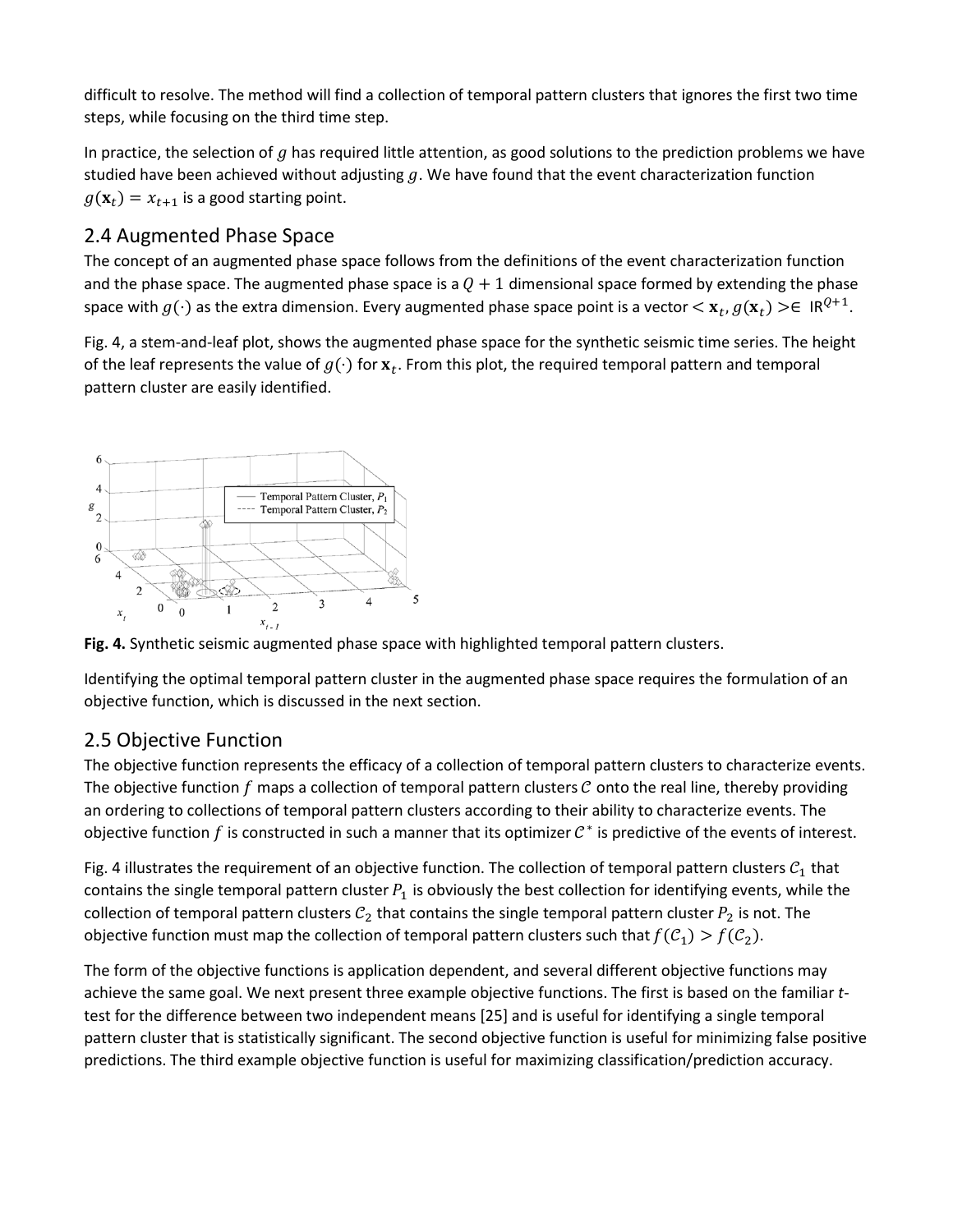#### 2.5.1 Objective Function Based on the  $t$ -Test

The first objective function is the  $t$ -test for the difference between two independent means [25] and is useful for identifying a single temporal pattern. In other words, the specific format of the objective function is the statistical value, which is useful for identifying statistically significant temporal pattern clusters with a high average eventness.

Let the cardinality of  $P$  be defined as

$$
c(P) = \sum_{\mathbf{x}_t \in P} 1,
$$

and the cardinality of  $\stackrel{\sim}{P}$  be defined as

$$
c(\widetilde{P})=\sum_{\mathbf{x}_t\notin P}1,
$$

where  $\widetilde{P}=\{\mathbf{x}_t\text{: } \mathbf{x}_t\notin P\}$ . Let the average value of  $g$ , also called the average eventness, of the phase space points in the temporal pattern cluster  $P$  be

$$
\mu_P = \frac{1}{c(P)} \sum_{\mathbf{x}_t \in P} g(\mathbf{x}_t).
$$

Let the average eventness of the phase space points not in  $P$  be

$$
\mu_{\widetilde{P}} = \frac{1}{c(\widetilde{P})} \sum_{\mathbf{x}_t \notin P} g(\mathbf{x}_t).
$$

Let the average eventness of all phase space points be given by

$$
\mu_{\mathbf{x}_t} = \frac{1}{N - (Q - 1)\tau} \Sigma g(\mathbf{x}_t),
$$

where  $(Q - 1)\tau$  is the largest embedding time-delay, and N is the number of observations in the time series. Let the corresponding variances be

$$
\sigma_P^2 = \frac{1}{c(P)} \sum_{\mathbf{x}_t \in P} (g(\mathbf{x}_t) - \mu_P)^2,
$$

$$
\sigma_{\widetilde{P}}^2 = \frac{1}{c(\widetilde{P})} \sum_{\mathbf{x}_t \notin P} (g(\mathbf{x}_t) - \mu_{\widetilde{P}})^2,
$$

and

$$
\sigma_{\mathbf{x}_t}^2 = \frac{1}{N - (Q - 1)\tau} \sum (g(\mathbf{x}_t) - \mu_{\mathbf{x}_t})^2.
$$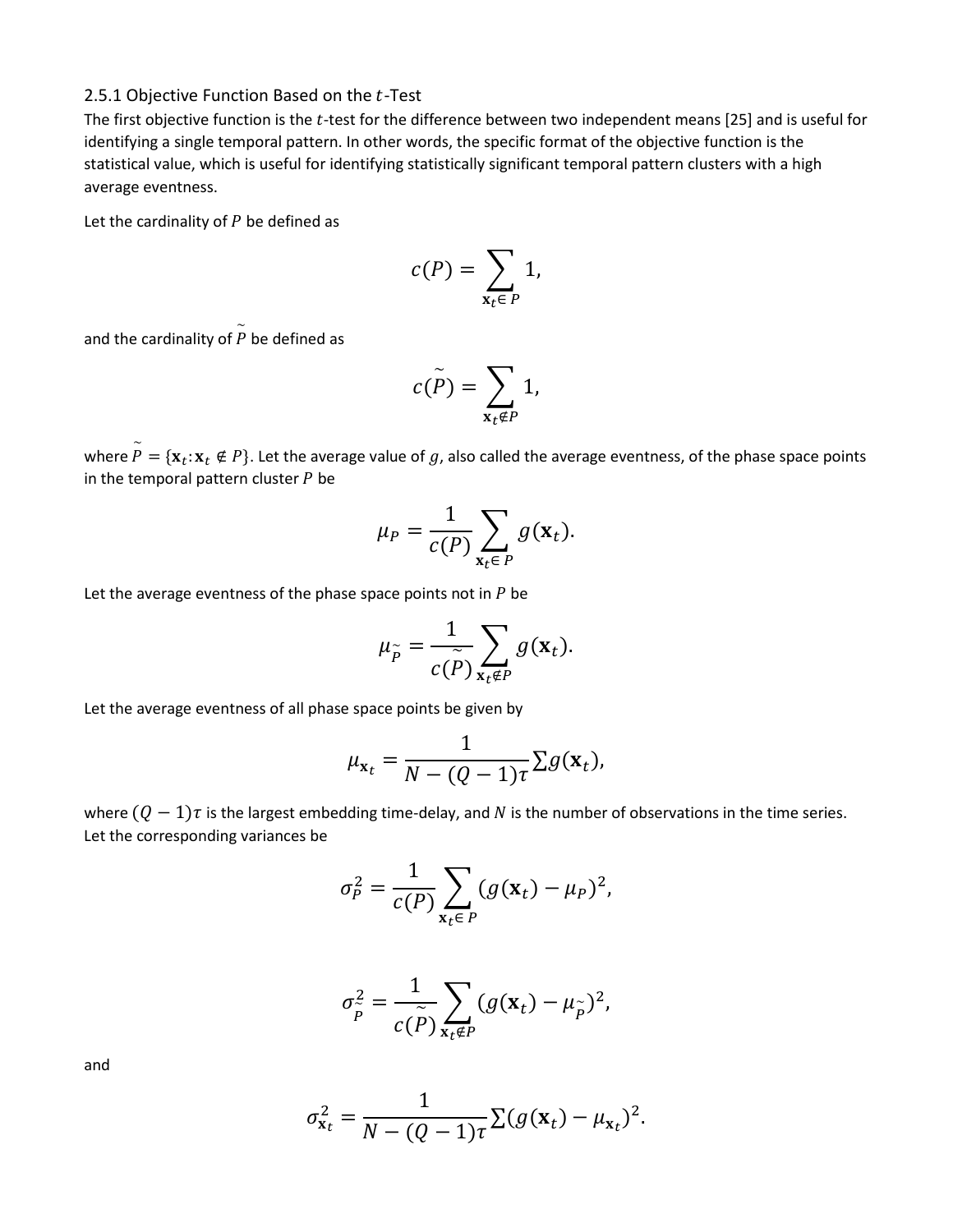We define the objective function as

$$
f(P) = \frac{\mu_P - \mu_{\widetilde{P}}}{\sqrt{\frac{\sigma_P^2}{c(P)} + \frac{\sigma_P^2}{c(\widetilde{P})}}}
$$

This objective function is useful for identifying the temporal patterns present in the synthetic seismic time series illustrated in Fig. 2. It is also useful for identifying temporal pattern clusters hidden in financial time series.

### 2.5.2 Objective Function to Minimize False Positives

Whereas the first objective function presented above is useful for finding a single statistically significant temporal pattern cluster, the next objective function is useful for finding a single temporal pattern cluster that minimizes the incorrect positive predictions. It is useful in prediction problems where the events belong to various classes. This objective function will be used in the prediction of welding droplet releases where a particular time index of the time series either is or is not a released droplet. It is used in combination with the third objective function presented below.

The second objective function is

$$
f(P) = \frac{tp}{tp + fp'}
$$

where the values  $tp$ ,  $tn$ ,  $fp$ , and  $fn$  are described in Table 1 for the case of binary classes. It is the positive accuracy of a temporal pattern cluster in predicting events.

### **TABLE 1** Event Categorization

|                           | Actually an event<br>Actually a nonevent |                      |
|---------------------------|------------------------------------------|----------------------|
| Categorized as an event   | True positive, tp                        | False positive, $fp$ |
| Categorized as a nonevent | False negative, $fn$                     | True negative, tn    |

This objective function can be used in combination with the next objective function as an intermediate step in finding a collection of temporal pattern clusters that maximize prediction accuracy.

### 2.5.3 Objective Function to Maximize Characterization/Prediction Accuracy

The following objective function is useful for classification and prediction problems where accuracy of prediction is of primary importance and the events of interest belong to various classes. It is used to determine the efficacy of a collection of temporal pattern clusters in total prediction accuracy.

The third objective function is

$$
f(C) = \frac{tp + tn}{tp + tn + fp + fn'}
$$

where  $C$  is a collection of temporal pattern clusters. It has an optimal value when the class of every event is correctly predicted.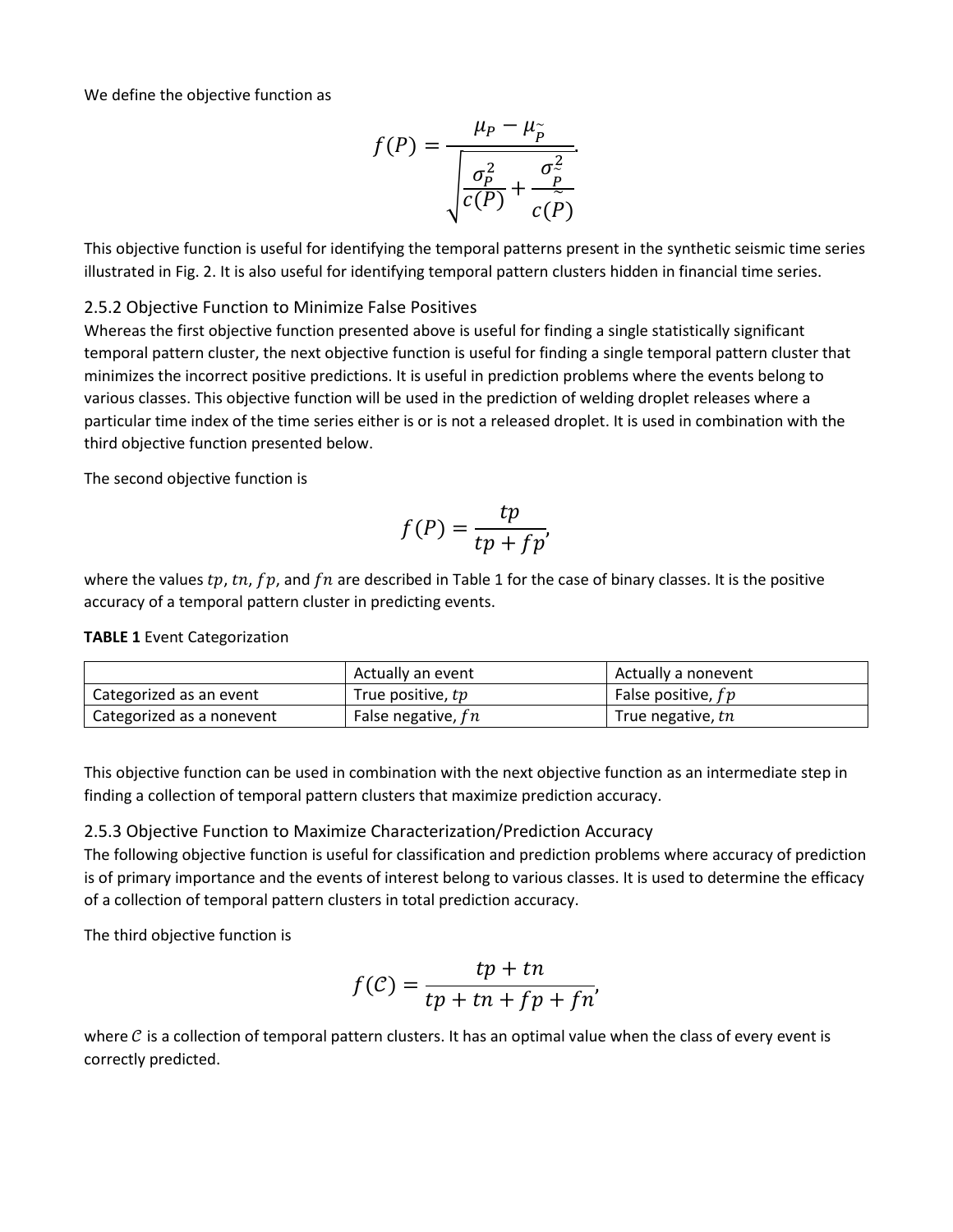# SECTION 3 Framework of the Method

Now, with the fundamental concepts explained, this section shows how the proposed method, outlined previously in Section 1.3—Outline of the Proposed Method, is expanded to provide a framework for identifying temporal patterns predictive of the events of interest. The framework is then applied to the example problem of predicting synthetic earthquakes in the time series illustrated in Fig. 1.

# 3.1 The Method

The basic concept of applying the new method is that it forgoes the need to characterize time series observations at all time indices for the advantages of being able to identify the optimal temporal pattern clusters for the important events. This allows for the prediction of complex real-world time series using phase spaces with minimal dimensions.

The first step in applying the method is to define the goal, which is specific to each application, but may be stated generally as follows: Given an observed time series  $X = \{x_t, t = 1, ..., N\}$ , the goal is to find hidden temporal pattern clusters that are characteristic of events in  $X$ , where events are specified in the context of the goal. Likewise, given a testing time series  $Y = \{x_t, t = R, ..., S\}$ , the goal is to use the hidden temporal pattern clusters discovered in  $X$  to predict events in  $Y$ .

Fig. 5 presents a block diagram of the method. Given a goal, a training portion of the time series to be characterized, and the testing portion of the time series to be examined, the steps in the method are:

- 1. Training Stage (Batch Process).
	- 1) Model the goal in terms of the event characterization function  $g(\cdot)$  and objective function f, and formulate it into the a constrained optimization problem.
	- 2) Determine the range of  $Q$ , i.e., the dimensions of the phase spaces and the lengths of the temporal patterns. Assign the value of  $\tau$ .
	- 3) (Step A in Section 1.3 —Outline of the Proposed Method). The time series  $X$  is unfolded, which is defined in [15], into IR<sup>Q</sup>—a reconstructed phase space—using time-delayed embedding [15], [18], [19]. The unfolding mechanism maps X into IR<sup>Q</sup>. Specifically, a set of Q time series observations

$$
\{x_{t-(Q-1)\tau},\ldots,x_{t-2\tau},x_{t-\tau},x_t\}
$$

taken from  $X$  map to

$$
\mathbf{x}_t = (x_{t-(Q-1)\tau}, \dots, x_{t-2\tau}, x_{t-\tau}, x_t)^T,
$$

where  $x_t$  is a column vector or point in the phase space,  $\tau$  is time delay, and  $t$  is an integer in the interval  $[(Q - 1)\tau + 1, N]$ .

- 4) (Step B in Section 1.3—Outline of the Proposed Method). Form the augmented phase spaces. A real valued function  $g(\mathbf{x}_t)$ , the so-called "event characterization function," is defined and associated with each phase space point  $x_t$ . The event characterization function represents the value of future "eventness" for the phase space point  $x_t$ .
- 5) (Step C in Section 1.3—Outline of the Proposed Method) Search for the optimal collection of temporal pattern clusters in the augmented phase space, where the collection is optimal in the sense that it is the optimizer of the objective function. Construct a heterogeneous (in the sense that Q may take multiple values) collection of temporal pattern clusters  $c^*$ , such that  $c^*$  is the optimizer of the objective function  $f$ .
- 6) Evaluate training stage results. Repeat training if necessary.
- 2. Testing Stage (Real Time or Batch Process).
	- 1) Embed the testing time series into the phase space.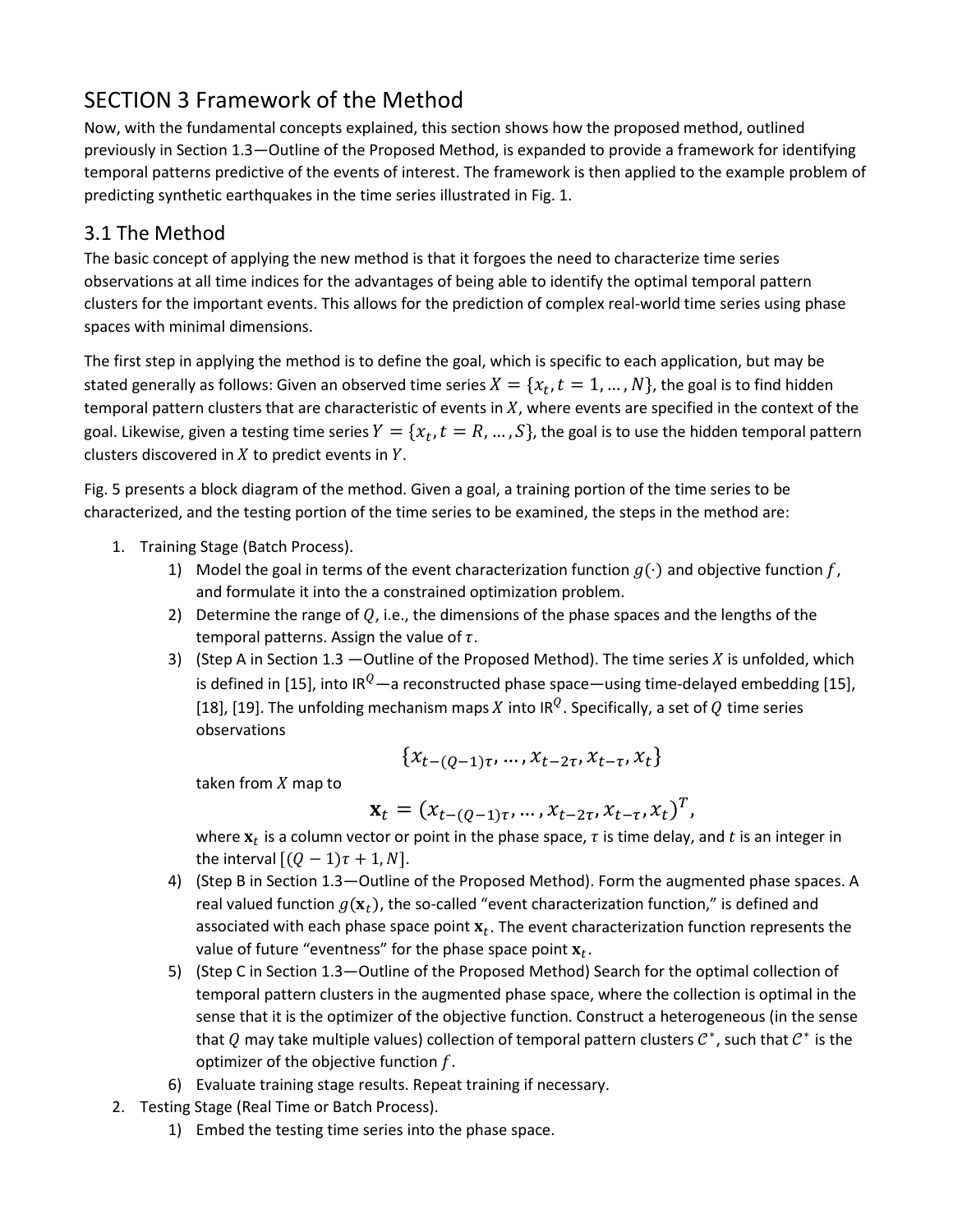- 2) Use the optimal collection of temporal pattern clusters for identifying and predicting events. An event is predicted whenever a phase space point  $x_t$  formed from a set of  $Q$  time series observations  $\{x_{t-(0-1)\tau}, ..., x_{t-2\tau}, x_{t-\tau}, x_t\}$  is within one of the temporal pattern clusters P that comprise  $C^*$ .
- 3) Evaluate testing stage results.

## 3.2 Search Process

There are two forms of the search. The first is for a single optimal temporal pattern cluster. This is done using a genetic algorithm. The second is for an optimal collection of temporal pattern clusters. This is done using a greedy method built upon the first form of the search.



**Fig. 5.** Block diagram of algorithm.

### 3.2.1 Genetic Algorithm Search for a Single Optimal Temporal Pattern Cluster

A variant of the well-known simple Genetic Algorithm (sGA) [26] is employed here to search for a single optimal temporal pattern cluster  $P^*$ . The sGA is augmented with the tabu search characteristic of storing previously evaluated fitness values. Additionally, the initial population is created though the elitist mechanism of generating a population of size  $s \cdot T$ , where T is the size of the desired population, and taking the top 1/sth of the large generated population as the initial population. This sGA variant has been previously presented in [27], [28]. It uses a hash table to store previously calculated fitness values, thereby achieving a 2-4x computational speedup without sacrificing accuracy.

The objective/fitness function used by the genetic algorithm is designed to achieve the overall goal of the framework. Applicable objective/fitness functions include

$$
f(P) = \frac{\mu_P - \mu_{\widetilde{P}}}{\sqrt{\frac{\sigma_P^2}{c(P)} + \frac{\sigma_{\widetilde{P}}^2}{c(\widetilde{P})}}}
$$

and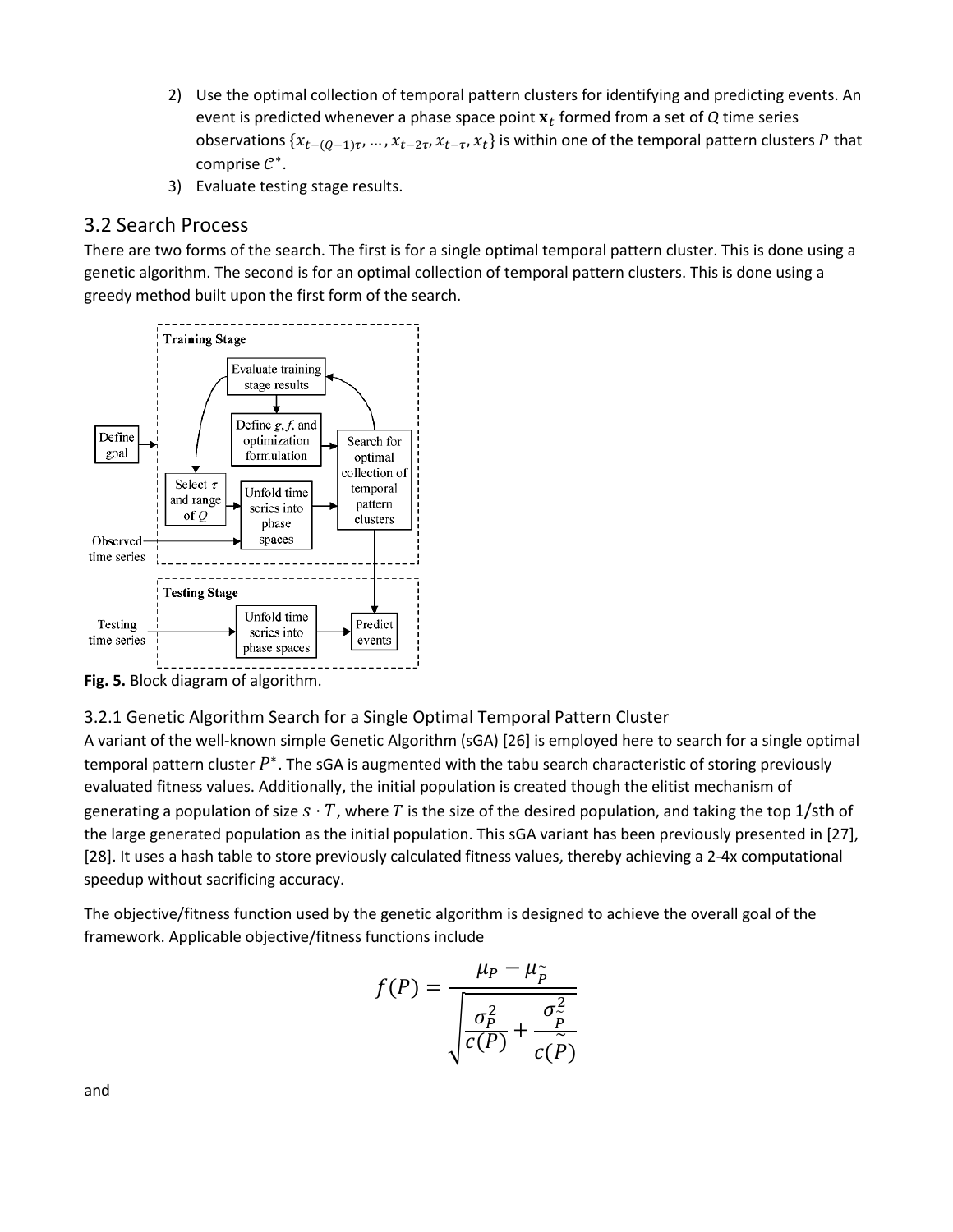$$
f(P) = \frac{tp}{tp + fp'}
$$

both of which were presented in the previous section.

The phenotype for the GA,  $P = [\mathbf{p} \quad \delta]$ , is encoded as a binary string. The decoding of the genotype is defined as

$$
p_i = \frac{p_{max} - p_{min}}{2^l - 1} \sum_{j=0}^{l-1} 2^j p_{i,j} + p_{min},
$$

where *l* is the length of the allele (subsequence of the chromosome) used to encode  $p_i$ ,  $p_{max} = maxX$ ,

$$
p_{min}=minX,
$$

and  $X$  is the training time series. The radius is defined as

$$
\delta = \frac{\delta_{max}}{2^l - 1} \sum_{j=0}^{l-1} 2^j \delta_j,
$$

where  $\delta_{max} = Q(p_{max} - p_{min})$  and Q is the dimension of **p**.

A tournament of size two is used as the selection mechanism. Mutation in the range of 0-0.05 percent is used. The stopping criterion is convergence of the fitness values. Elitism of one is employed.

3.2.2 Greedy Search for an Optimal Collection of Temporal Pattern Clusters

We search for a collection of optimal temporal pattern clusters using a greedy approach. This is done to reduce the dimensionality of the search. Let  $Q_{min}$  and  $Q_{max}$  be the minimum and maximum time-delay embedding dimension, respectively. Let  $f(C)$  be the objective function for the collection of temporal pattern clusters. An example of such an objective function is

$$
f(\mathcal{C}) = \frac{tp + tn}{tp + tn + fp + fn'}
$$

which was presented in the previous section. The greedy search is performed as follows:

```
set i = Q_{\min}while i\leq Q_{\rm max}search for an optimal temporal pattern
          cluster P in the \mathbb{R}^i phase space using the
     genetic algorithm described above.
   if f(C \cup \{P\}) > f(C) then
         set \mathcal{C} = (\mathcal{C} \cup \{P\})remove all x_t \in P from the phase space
else
          i=i+1;
```
A problem with multiple classes of events can be solved using the proposed method by searching for a family of temporal pattern clusters, where each element of the family is a collection of temporal pattern clusters predictive of a particular event class.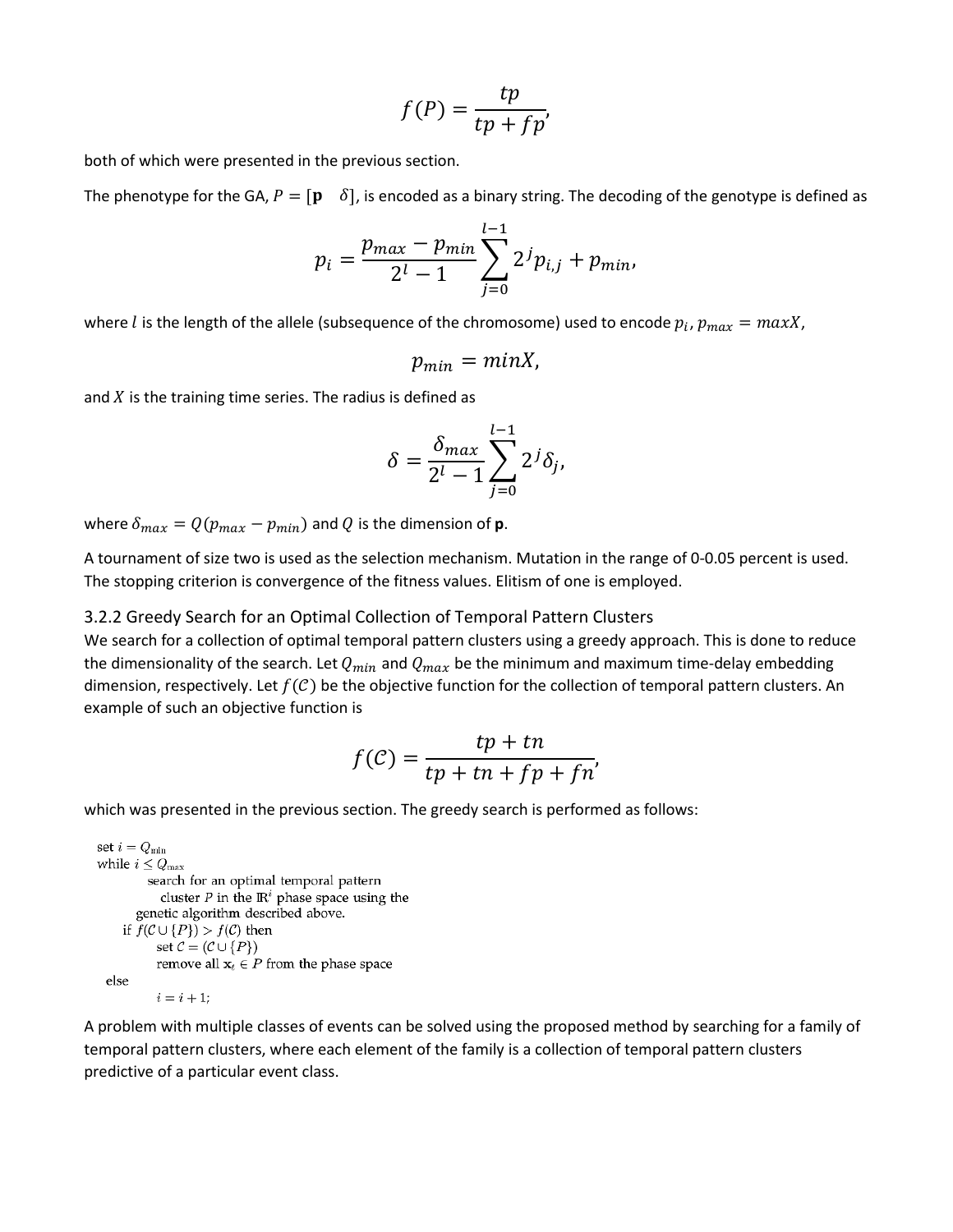### 3.3 An Example

This example illustrates how the framework is applied to the synthetic seismic time series illustrated in Fig. 1. We define the goal to be to identify a single temporal pattern cluster predictive of the large spikes in the time series, e.g., the "earthquakes."

### 3.3.1 Training Stages

### *Step 1—Model the Goal.*

Since the goal is to identify a single temporal pattern cluster predictive of the synthetic earthquakes, the event characterization function is  $g(\mathbf{x}_t) = x_{t+1}$ , which allows one-step prediction. Since the temporal pattern cluster that characterizes the events is to be statistically significant from other temporal patterns, the objective function used is

$$
f(P) = \frac{\mu_P - \mu_{\widetilde{P}}}{\sqrt{\frac{\sigma_P^2}{c(P)} + \frac{\sigma_{\widetilde{P}}^2}{c(P)}}},
$$

which orders temporal pattern clusters according to their ability to statistically differentiate between events and nonevents. The optimization formulation is: max  $f(P)$ .

#### *Step 2—Determine Temporal Pattern Length.*

The value of  $Q$ , i.e., the length of the temporal pattern and the dimension of the phase space, is selected based on Takens' Theorem, which states that if  $Q = 2m + 1$ , where m is the original state space dimension, the reconstructed phase space is guaranteed to be topologically equivalent to the original state space. Since Takens' Theorem provides no mechanism for determining  $m$ , using the principle of parsimony, temporal patterns with small Q are examined first. For this example,  $Q = 2$ , which allows a graphical presentation of the phase space.

#### *Step 3—Unfold the Training Time Series into the Phase Space.*

For this example, the time series  $X$  is embedded into the phase space using the time-delay embedding process where each pair of sequential points  $(x_{t-1}, x_t)$  in X generates a two-dimensional phase space point, as illustrated in Fig. 3. The value of  $\tau$  is set to one. The Manhattan or l1 distance [29] is chosen as the metric for this phase space. Given two points **y** and **z** in IR<sup>Q</sup>, the  $l_1$  distance between the two points is

$$
d(\mathbf{y}, \mathbf{z}) = \sum_{i=1}^{Q} |y_i - z_i|.
$$

#### *Step 4—Form Augmented Phase Space.*

The next step is to form the augmented phase space by augmenting the phase space with the extra dimension  $g(\cdot)$ , as illustrated by Fig. 4. The vertical lines represent the dimension  $g(\cdot)$  associated with the pairs of  $(x_{t-1}, x_t)$ .

### *Step 5—Search for Optimal Temporal Pattern Cluster.*

The next step is to find an optimal temporal pattern cluster. In Fig. 6, the temporal pattern cluster found by our GA is highlighted in the phase space. The "circle"  $P$  (recall the phase space distance is Manhattan) in Fig. 6 has its center at **p** with radius  $\delta$ .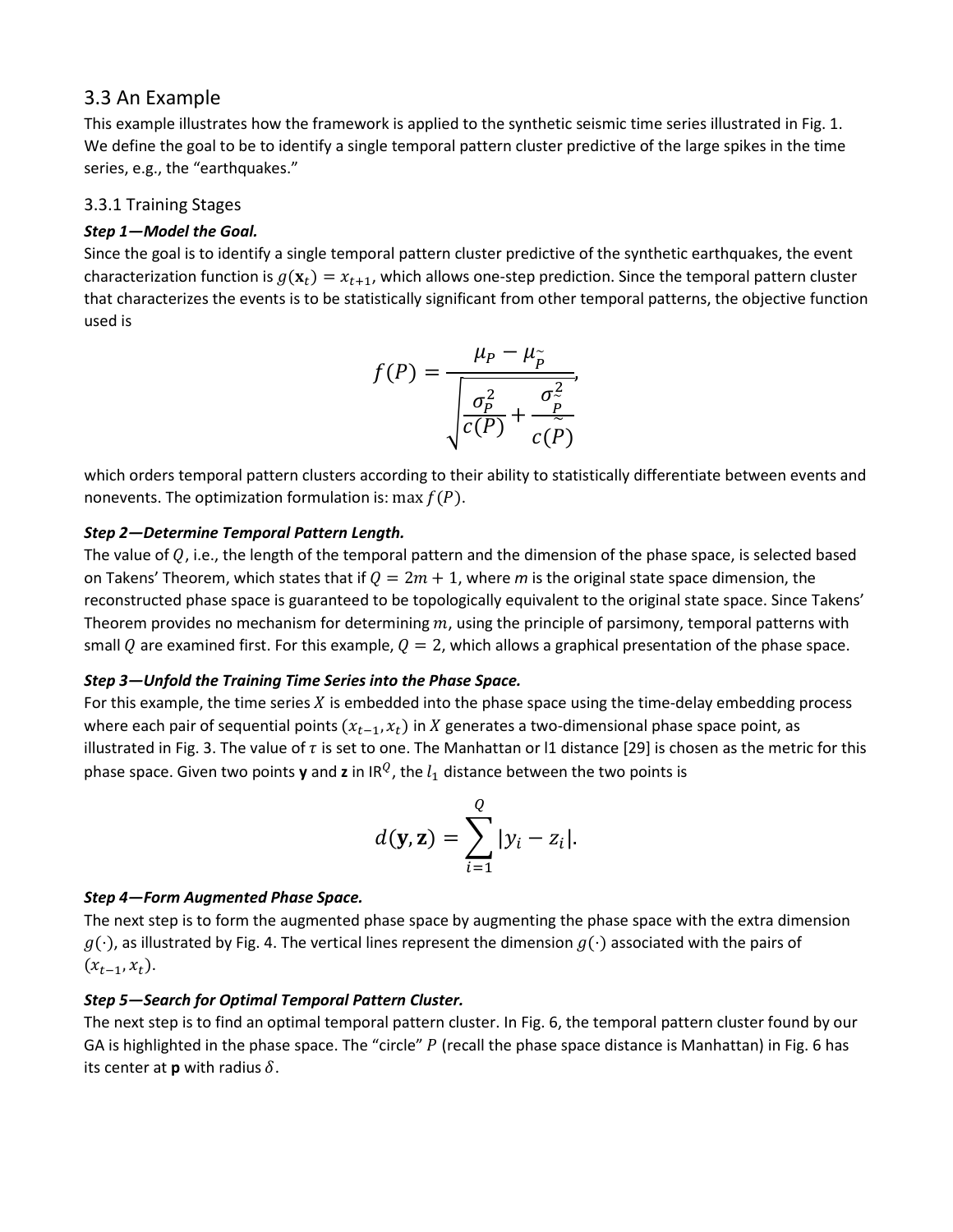



### 3.3.2 Testing Stages

### *Step 1—Unfold the Testing Time Series into the Phase Space.*

The time series  $Y$  shown in Fig. 7 is unfolded into a two-dimensional phase space.

#### *Step 2—Predict Events.*

The last step in our method is to predict events by applying the discovered temporal pattern cluster to the testing phase space. For this example, Fig. 7 clearly illustrates the accuracy of the temporal pattern in predicting events. The pair of connected gray squares that match subsequences of time series observations before events is the temporal pattern. The black squares indicate predicted events.





# SECTION 4 Application—WELDING DROPLET RELEASES

### 4.1 Problem Statement

In this section, our method of temporal pattern identification is applied to the prediction of metal droplet release events in the welding process [30]. Simply put, the welding process joins two pieces of metal by forming a joint between them. As illustrated in Fig. 8, a current arc is created between the welder and the metal to be joined. Wire is pushed out of the welder. The tip of the wire melts, forming a metal droplet that elongates (sticks out) until it releases.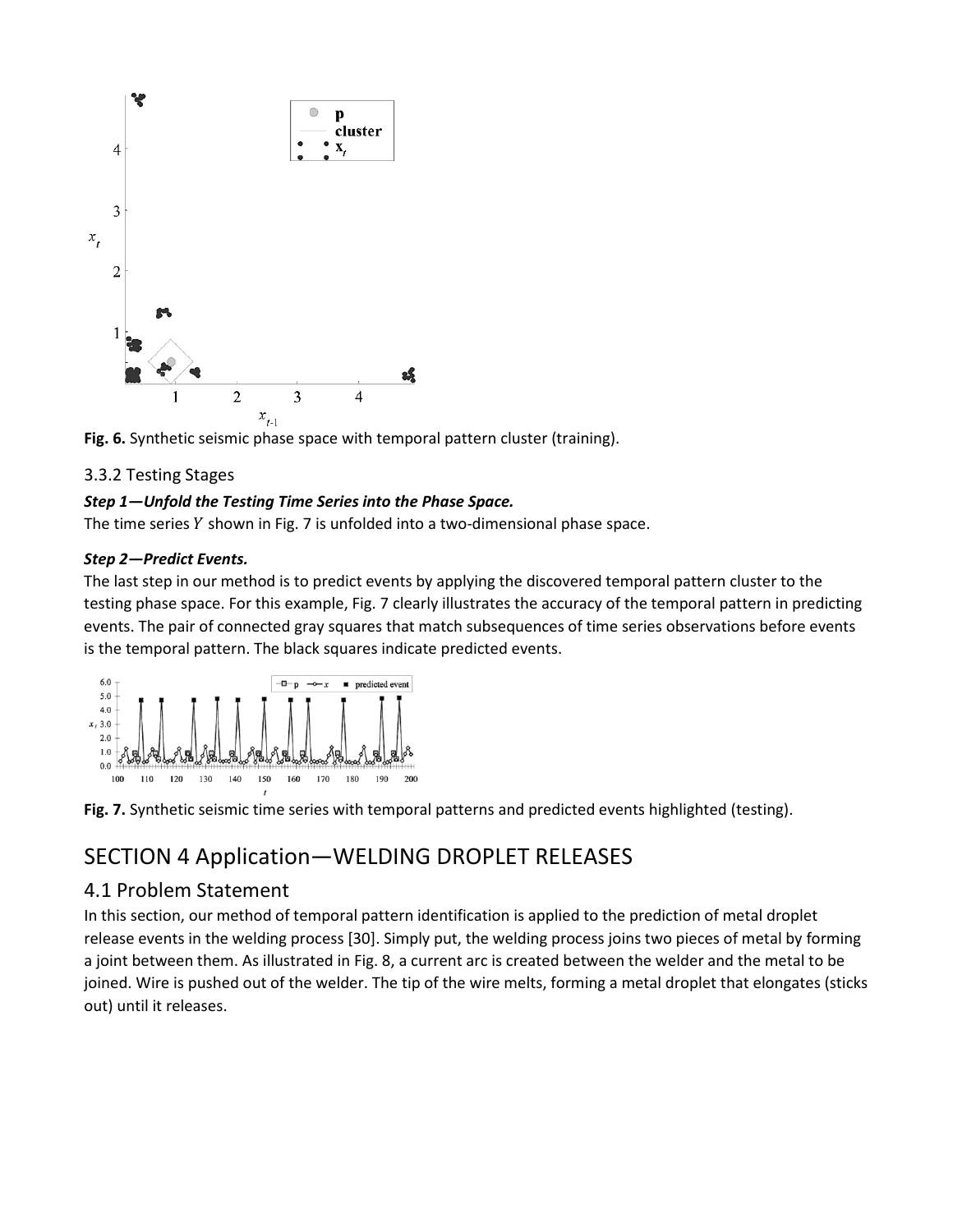

Fig. 8. Cartoon of a welder.

Predicting when a droplet of metal will release from a welder allows the quality of the metal joint to be monitored and controlled. The problem is to predict the releases using a stickout time series. Samples of these time series are presented in Fig. 9.



**Fig. 9.** Stickout and release time series.

Sensors on the welding station generate the stickout of the droplet measured in pixels by an electronic camera. It is sampled at 1kHz and comprised of approximately 5,000 observations. The second time series indicates the release of the metal droplets. The release time series indicates the events with a one indicating an event and a zero indicating a nonevent.

### 4.2 Training Results

The training stickout time series X consists of the 2,492 equally sampled observations, at  $t = 175$  through 2,666. Fig. 10 illustrates all observations, while Fig. 9 provides a detailed view of a sample of the time series.



**Fig. 10.** Stickout time series (training).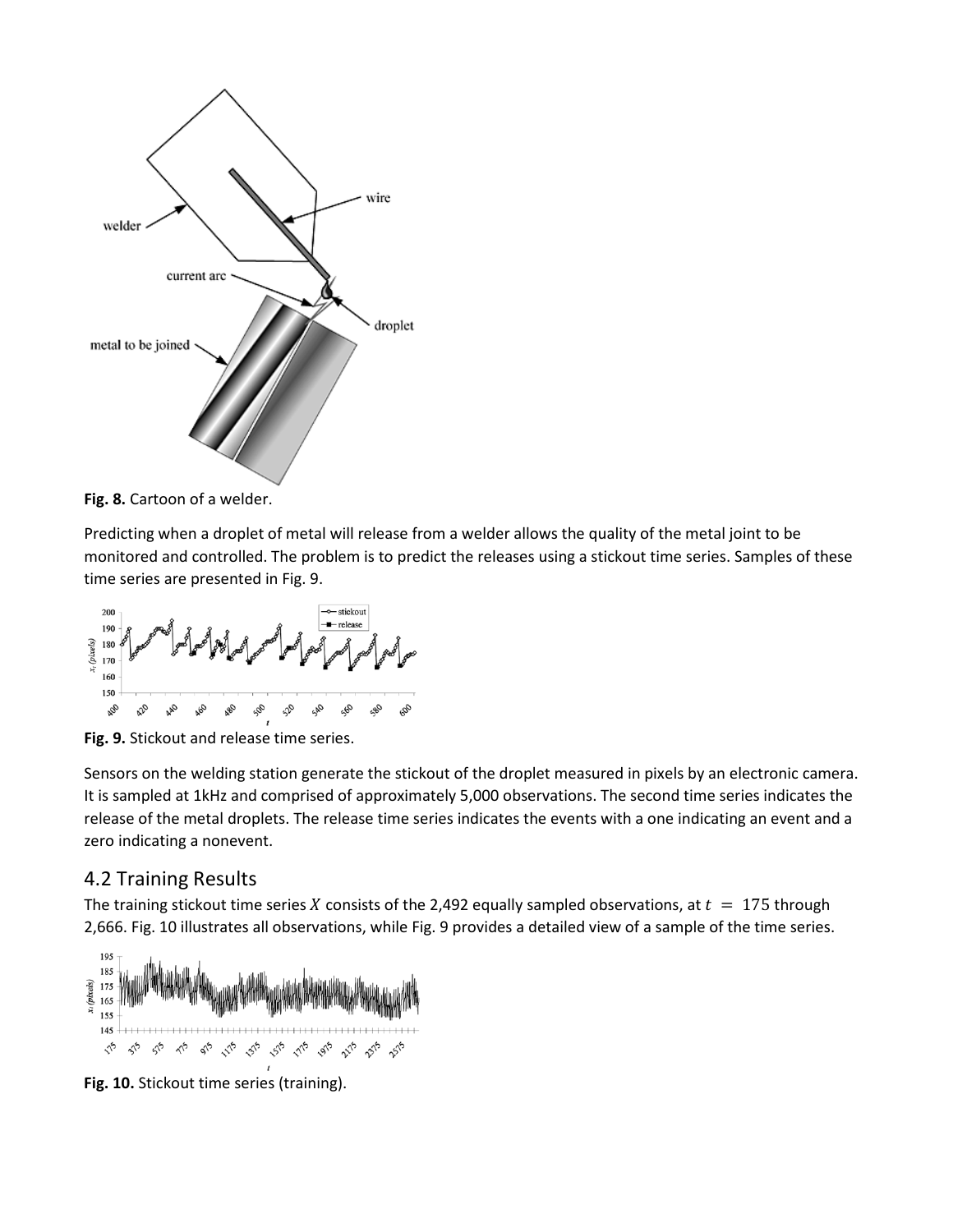The stickout time series is preprocessed to remove the large-scale artifact. Removing the trend transforms structurally different temporal patterns into similar temporal patterns. Without this transformation, testing accuracy is lower and the method predicts few of the droplet releases. This is done using a simple recalibration rule. When there is a 10-pixel drop between two consecutive observations, the second observation is recalibrated to zero. Figs. 11 and 12 illustrate that the trend in the stickout time series has been removed in the postprocessed time series. It is important to note that this preprocessing occurs online and incorporates no future data into current prediction calculations.



**Fig. 11.** Recalbrated stickout and release time series (training).



**Fig. 12.** Recalibrated stickout time series (training).

The events are captured in the release time series  $Y$ , as illustrated in Fig. 11. The release time series is defined as a binary sequence, where the ones indicate a release (event) and the zeros a nonrelease (nonevent).

Now that the training time series have been presented, the goal to predict the release of a droplet is restated in terms of the objective and event characterization functions. The event characterization function is  $g(\mathbf{x}_t)$  =  $y_{t+1}$ , which allows one-step prediction. We search for an optimal collection of temporal pattern clusters. Our method requires one objective function for the greedy search for the collection of temporal pattern clusters. The objective function for the collection of temporal pattern clusters is

$$
f(\mathcal{C}) = \frac{tp + tn}{tp + tn + fp + fn}.
$$

An objective function is also required for the identification of individual temporal pattern clusters. This is the fitness function used by our genetic algorithm. It is

$$
f(P) = \frac{tp}{tp + fp}.
$$

Two parameter sets are used for the genetic algorithm. For both sets, the initial population size multiplier *s* is 10, the population size is 30, the elite count is one, the gene length *l* is eight, maximum phenotype value  $p_{max}$  is 30, minimum phenotype value  $p_{min}$  is −2, and the tournament size is two. The first parameter set has a mutation rate of 0 percent and convergence criterion of 0.65. The second set has mutation rate of 0.05 percent and a convergence criterion of 0.5.

The range of phase space dimensions Q is [1,20] and  $\tau$  is set to 1. Fig. 13 presents an illustrative two-dimensional augmented phase space. The events are not separable from the nonevents using a two-dimensional phase space.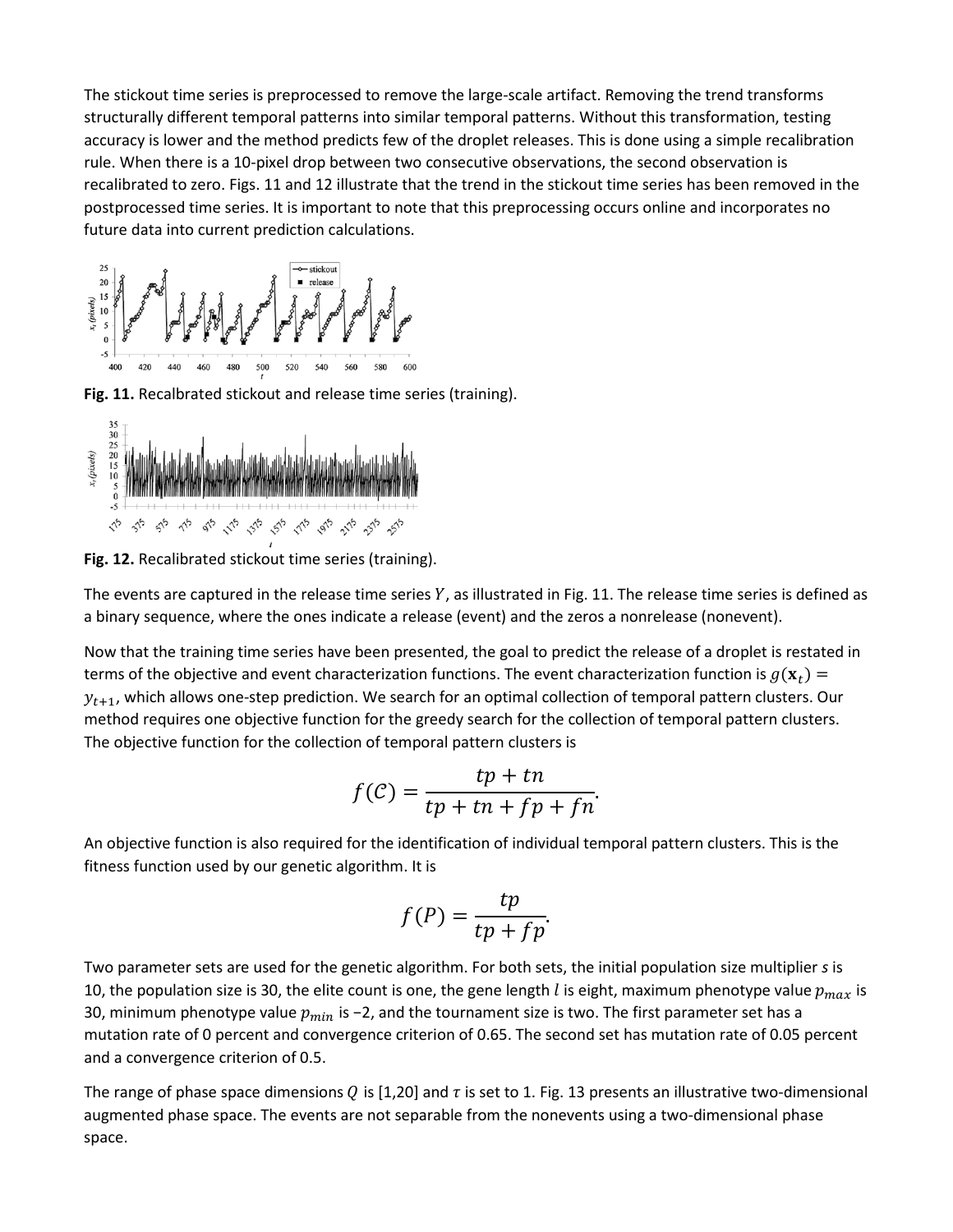

**Fig. 13.** Sickout and release augmented phase space (training).

The new method was run twice on the training time series. The first run uses the first GA parameter set and results in six temporal pattern clusters that vary in dimension from one to 15. The second run uses the second GA parameter set and results in eight temporal pattern clusters that vary in dimension from one to six. Recall that number and dimension of the temporal pattern clusters is not predetermined, but rather a result of the method. The temporal patterns are illustrated in Fig. 14.



**Fig. 14.** Temporal patterns.

Although Fig. 14 shows only the temporal patterns and not the temporal pattern clusters, it provides insight into the patterns in the stickout time series that precede the sharp drop in stickout and consequent release. We see that the peaks before the droplet release are of varying heights. We also can see that similar peaks may be reached without a droplet release as is illustrated by the longer temporal patterns. This illustrates the complicated nature of predicting welding droplet releases as was first observed in Fig. 13.

The result from the union of the two collections of temporal pattern clusters is shown in Table 2. The table contains 2,491 data points, which is one less than the number of time series observations in the training time series. This is because no data is used before the first observation to predict it; hence, the first observation cannot be categorized.

|                           |            | Actually an event   Actually a nonevent |
|---------------------------|------------|-----------------------------------------|
| Categorized as an event   | $tp = 101$ | $fp=41$                                 |
| Categorized as a nonevent | $fn = 53$  | $tn = 2296$                             |

**TABLE 2** Recalibrated Stickout and Release Results (Training)

The statistics for accuracy indicate that 96.23 percent of the observations in the training time series are correctly predicted as events or nonevents. The positive accuracy indicates that 71.13 percent of the release observations predicted as events are events.

### 4.3 Testing Results

The testing stickout time series, which is shown in Fig. 15, consists of the 2,493 equally sampled observations, at  $t = 2,667$  through 5,159. The recalibrated stickout time series is shown in Fig. 16.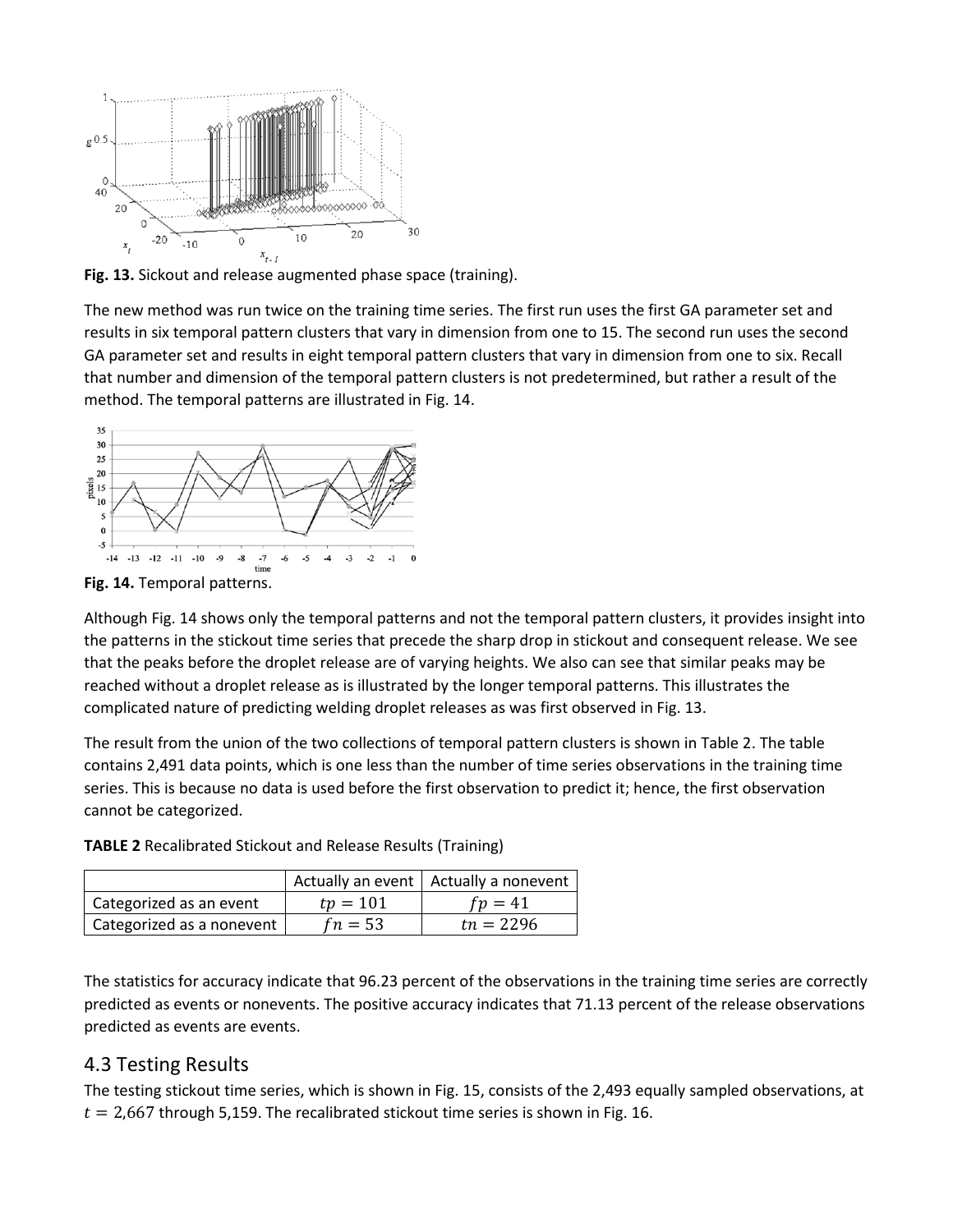

**Fig. 15.** Stickout time series (testing).

The illustrative two-dimensional augmented phase space for the testing time series is seen in Fig. 17.



**Fig. 16.** Recalibrated stickout time series (testing).



**Fig. 17.** Recalibrated stickout and release augmented phase space (testing).

The results of applying the collection of temporal pattern clusters discovered during the training phase to the testing time series are seen in Table 3.

|                         |            | Actually an event   Actually a nonevent |
|-------------------------|------------|-----------------------------------------|
| Categorized as an event | $tp = 100$ | $fv = 36$                               |
|                         |            |                                         |

| Categorized as a nonevent |  $fn = 53$  |  $tn = 2303$ 

**TABLE 3** Recalibrated Stickout and Release Results (Testing)

The prediction accuracy is 96.43 percent, and the positive accuracy is 73.53 percent. These results are better than those found in the training phase. They also indicate that overtraining has not occurred.

### 4.4 Analysis and Comparison of Results with TDNN and C4.5

In this section, we compare our method with a time delay neural network (TDNN) [21] and the C4.5 decision tree algorithm [20]. We also analyze the results for our method along with the results from the TDNN and C4.5. Our method's results are much better than both the TDNN and the C4.5 algorithm, especially for the test results for positive prediction, e.g., correctly predicting droplet releases.

Both algorithms were provided with the same data set used to train our method, that is the previous 15 values of the stickout time series to predict the droplet release in the next time step. Recall that our method as part of its optimization process discovered a collection of temporal pattern clusters. The maximum dimension of any of the temporal pattern clusters contained in the collection was 15. This indicates the number of previous values used in the prediction of an event.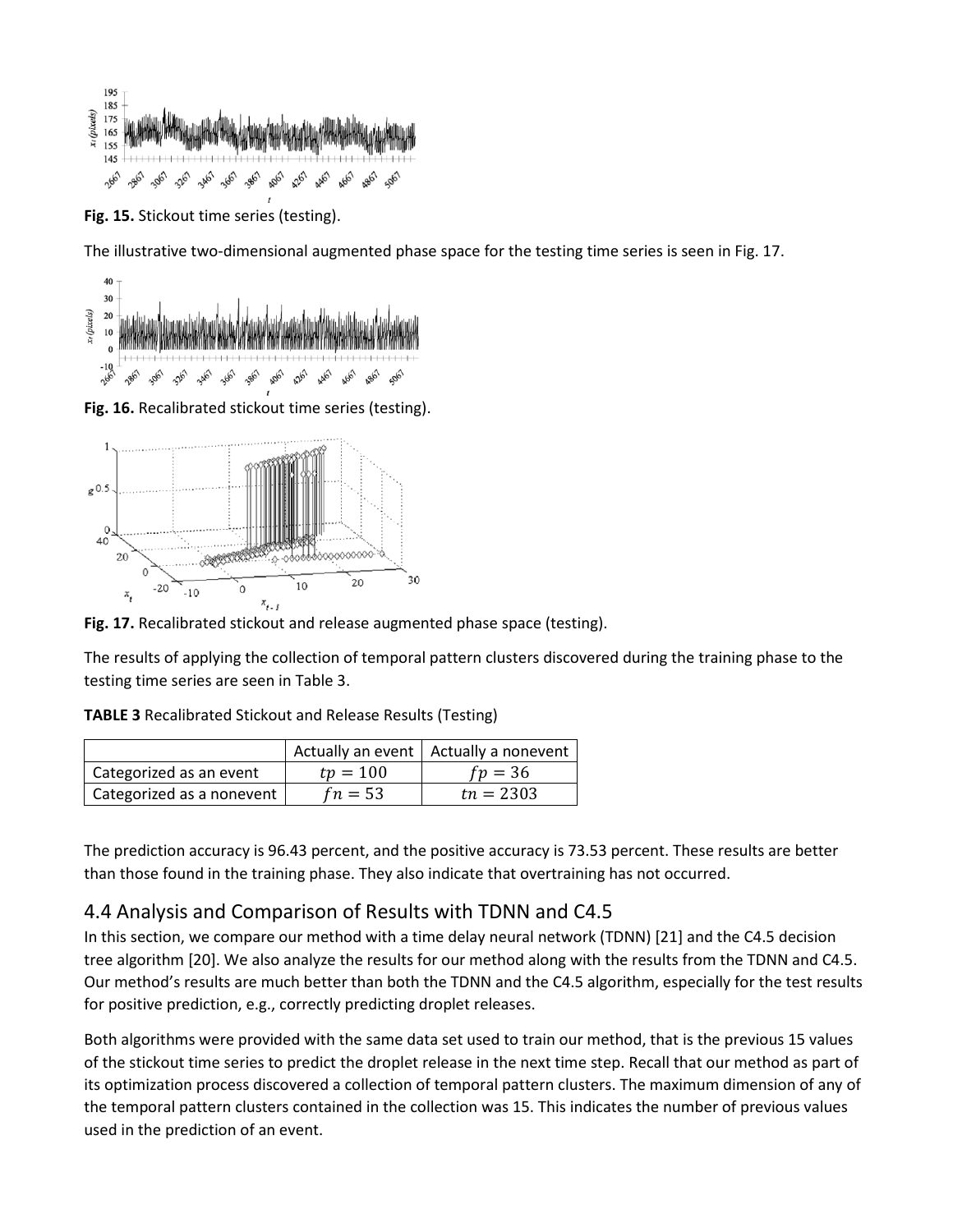The TDNN has four layers with 15 neurons in the input layer, 20 neurons in the first hidden layer, 100 neurons in the second hidden layer, and one neuron in the output layer. Sigmoid style activations functions are used in the first three layers, and a threshold style is used in the output layer. The TDNN was trained for 800 epochs.

The C4.5 tree has 53 nodes and 27 leaves. Table 4 shows the results for the TDNN, C4.5, and the new method.

|             | <b>Training</b> |                            | <b>Testing</b> |                            |
|-------------|-----------------|----------------------------|----------------|----------------------------|
| Method      | Prediction      | <b>Positive Prediction</b> | Prediction     | <b>Positive Prediction</b> |
|             | Accuracy        | Accuracy                   | Accuracy       | Accuracy                   |
| <b>TDNN</b> | 85.00%          | 3.11%                      | 77.71%         | 1.01%                      |
| C4.5        | 97.98%          | 89.23%                     | 89.44%         | 8.46%                      |
| <b>New</b>  | 96.23%          | 71.13%                     | 96.43%         | 73.53%                     |
| Method      |                 |                            |                |                            |

**TABLE 4** Summary of Prediction Results for Various Methods

In comparing the three methods, we see that in the training phase the C4.5 method performed best, whereas the TDNN performed quite poorly. Its accuracy in predicting events as events is less than 5 percent. The testing results show the superiority of the new method. The testing results are essentially equivalent to the training results for the new method, indicating that the discovered temporal pattern clusters are not artifacts of the training process, but rather valid event predictors. On the other hand, both the C4.5 and TDNN methods show substantially poorer results in the testing phase. This is especially true when examining the positive accuracy. The C4.5 method had a training positive accuracy of almost 90 percent, but a testing positive accuracy of less than 10 percent.

These results can be better understood by examining the augmented phase spaces illustrated in Figs. 13 and 17. Although showing only two time lags, it is obvious that there is no simple, consistent pattern that allows for the accurate prediction of events and nonevents. This is further illustrated by the presentation of the discovered temporal patterns in Fig. 14.

Using the stickout time series generated from a digital camera on a welding station, the problem of predicting when a droplet of metal will release from the welder is solved with a high degree of accuracy: 96.43 percent total prediction accuracy and 73.53 percent positive prediction accuracy. These results demonstrated that the new method could be used in an automated monitoring system of the welding seam, thereby improving the quality of the weld.

The results can be applied to improving welds in two ways. The first is by being able to tell how many droplets have been laid down on the welding seam. The second mechanism would be by using the welding droplet release prediction as an input into a control system.

# SECTION 5 Conclusions

It can be seen that our novel method works very well in characterizing and predicting complex time series events, especially in comparison to other well-known methods. The paper has presented the new framework including the key concepts of event characterization function, temporal pattern clusters, time-delay embedding, augmented phase space, and objective function. This framework has also been successfully applied to the financial domain. The application to the financial domain yielded greater than market investment returns, which were statistically significant [17], [24], [31].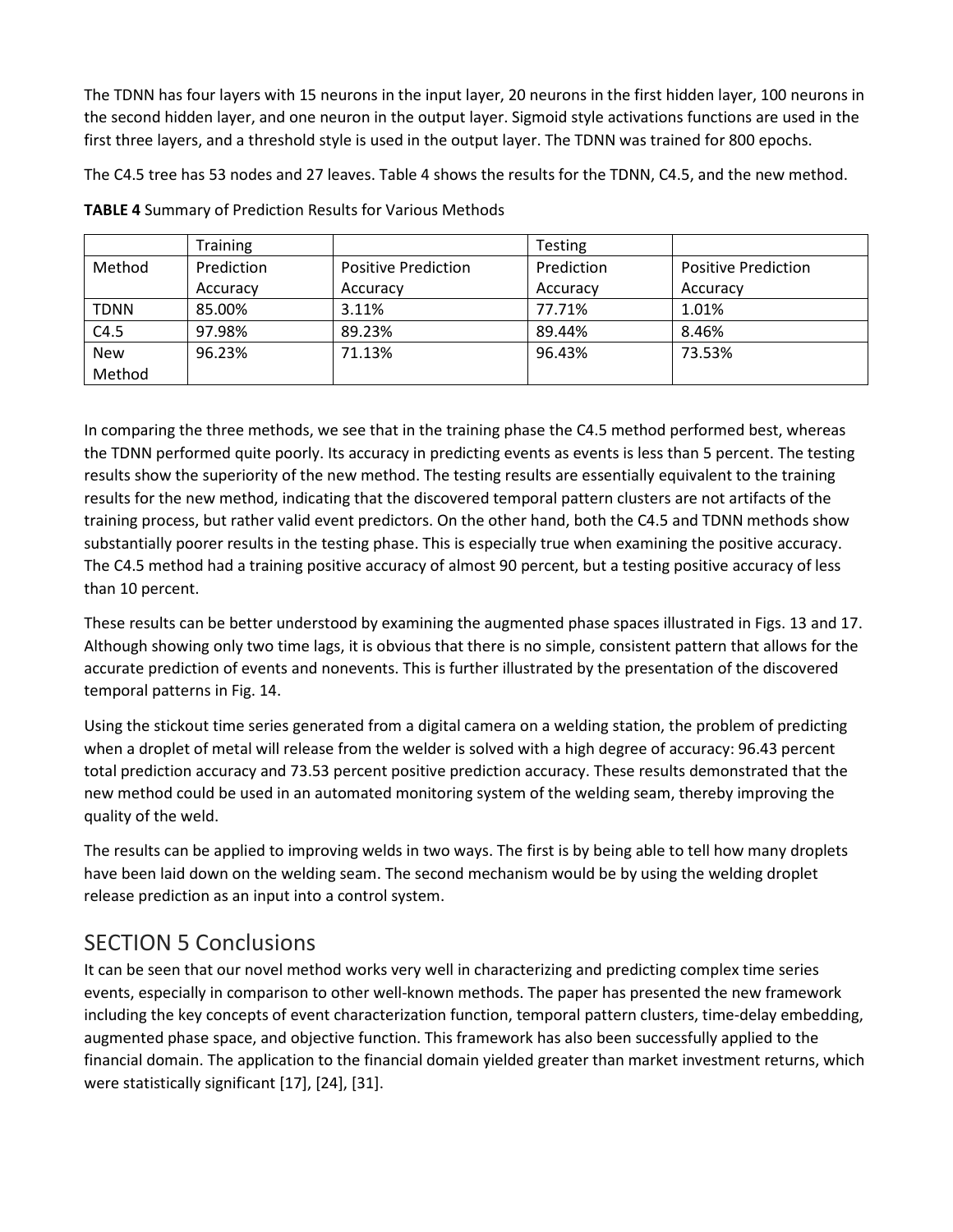Future work will involve improving the accuracy by using a system identification approach. This approach will identify rather than predict droplet releases. Alternative eventness functions also can be employed to improve accuracy. One example is an event function that characterizes all events one to five time steps ahead instead of in just one time step ahead. Additional research will be conducted into the performance improvements and scalability of the method, as well as the condition in which our method will overtrain.

# References

- **1.** D.G. Luenberger, Optimization by Vector Space Methods., 1969.
- **2.** R.J. Povinelli, "Time Series Data Mining: Identifying Temporal Patterns for Characterization and Prediction of Time Series Events", 1999.
- **3.** R.J. Povinelli, "Identifying Temporal Patterns for Characterization and Prediction of Financial Time Series Events", Proc. Temporal Spatial and Spatio-Temporal Data Mining: First Int'l Workshop; revised papers (TSDM '00), pp. 46-61, 2000.
- **4.** S.M. Pandit and S.-M. Wu, Time Series and System Analysis with Applications., 1983.
- **5.** S.M. Weiss and N. Indurkhya, Predictive Data Mining: A Practical Guide., 1998.
- **6.** J.R. Quinlan, C4.5: Programs for Machine Learning., 1993.
- **7.** C.T. Lin and C.S.G. Lee, Neural Fuzzy SystemsA Neuro-Fuzzy Synergism to Intelligent Systems., 1996.
- **8.** F. Takens, "Detecting Strange Attractors in Turbulence", Proc. Dynamical Systems and Turbulence, pp. 366- 381, 1980.
- **9.** E. Bradley, "Analysis of Time Series", An Introduction to Intelligent Data Analysis, pp. 167-194, 1999.
- **10.** D.J. Sheskin, Handbook of Parametric and Nonparametric Statistical Procedures., 1997.
- **11.** D.E. Goldberg, Genetic Algorithms in Search Optimization and Machine Learning., 1989.
- **12.** R.J. Povinelli and X. Feng, "Improving Genetic Algorithms Performance By Hashing Fitness Values", Proc. Artificial Neural Networks in Eng. Conf., pp. 399-404, 1999.
- **13.** R.J. Povinelli, "Improving Computational Performance of Genetic Algorithms: A Comparison of Techniques", Proc. Genetic and Evolutionary Computation Conf. (GECCO-2000) Late Breaking Papers, pp. 297-302, 2000.
- **14.** U.M. Fayyad, G. Piatetsky-Shapiro, P. Smyth and R. Uthursamy, Advances in Knowledge Discovery and Data Mining., 1996.
- **15.** P. Cabena, Discovering Data Mining: From Concept to Implementation., 1998.
- **16.** D.J. Berndt and J. Clifford, "Finding Patterns Dynamic Programming Approach", Advances in Knowledge Discovery and Data Mining, pp. 229-248, 1996.
- **17.** E. Keogh and P. Smyth, "A Probabilistic Approach to Fast Pattern Matching in Time Series Databases", Proc. Third Int'l Conf. Knowledge Discovery and Data Mining, 1997.
- **18.** E. Keogh, "A Fast and Robust Method for Pattern Matching in Time Series Databases", Proc. Ninth Int'l Conf. Tools with Artificial Intelligence (TAI '97), 1997.
- **19.** E.J. Keogh and M.J. Pazzani, "An Enhanced Representation of Time Series Which Allows Fast and Accurate Classification Clustering and Relevance Feedback", Proc. AAAI Workshop Predicting the Future: AI Approaches to Time-Series Analysis, 1998.
- **20.** M.T. Rosenstein and P.R. Cohen, "Continuous Categories For a Mobile Robot", Proc. 16th National Conf. Artificial Intelligence, 1999.
- **21.** V. Guralnik, D. Wijesekera and J. Srivastava, "Pattern Directed Mining of Sequence Data", Proc. Int'l Conf. Knowledge Discovery and Data Mining, pp. 51-57, 1998.
- **22.** C. Faloutsos, M. Ranganathan and Y. Manolopoulos, "Fast Subsequence Matching in Time-Series Databases", Proc. Sigmod Record (ACM Special Interest Group on Management of Data Conf.), pp. 419-429, 1994.
- **23.** B.-K. Yi, H.V. Jagadish and C. Faloutsos, "Efficient Retrieval of Similar Time Sequences Under Time Warping", Proc. 14th Int'l Conf. Data Eng., pp. 201-208, 1998.
- **24.** R. Agrawal, C. Faloutsos and A. Swami, "Efficient Similarity Search In Sequence Databases", Proc. Foundations of Data Organization and Algorithms Conf., pp. 69-84, 1993.